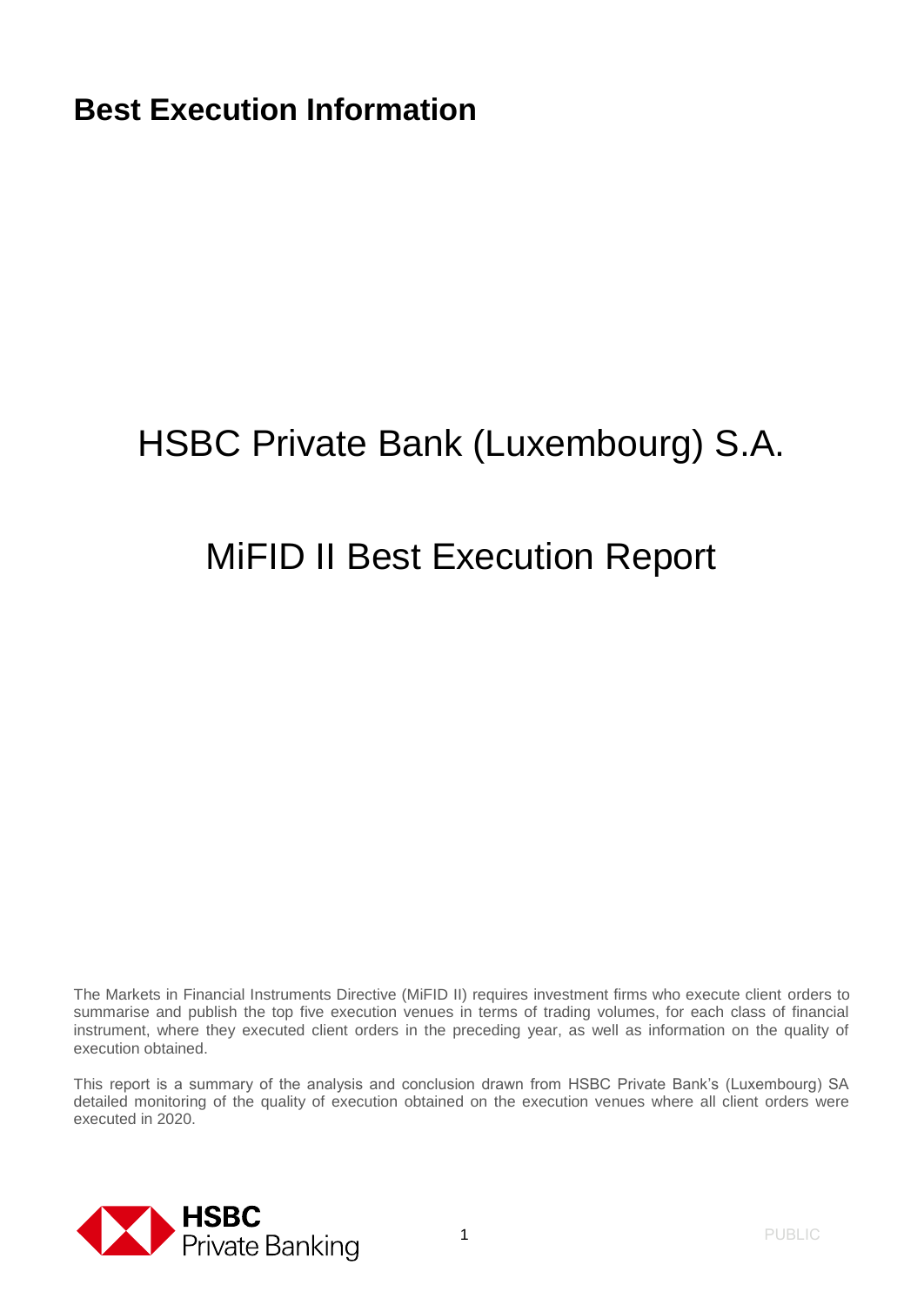#### Table of Contents

| 1.   | <b>Commodity Derivatives</b>                                             | 3  |
|------|--------------------------------------------------------------------------|----|
| 2.   | <b>Currency Derivatives</b>                                              | 5  |
| 3.   | Debt Instruments                                                         | 7  |
| 4.   | <b>Equities - Shares and Depositary Receipts</b>                         | 9  |
| 4.1. | Tick size liquidity bands 1 and 2 (from 0 to 79 trades per day)          | 9  |
|      | 4.2. Tick size liquidity bands 3 and 4 (from 80 to 1 999 trades per day) | 11 |
| 4.3. | Tick size liquidity bands 5 and 6 (from 2 000 trades per day)            | 13 |
| 5.   | <b>Equity Derivatives</b>                                                | 15 |
| 6.   | <b>Exchange Traded Products</b>                                          | 17 |
| 7.   | <b>Securitized Derivatives</b>                                           | 19 |
| 8.   | <b>Other Instruments</b>                                                 | 21 |
|      |                                                                          |    |

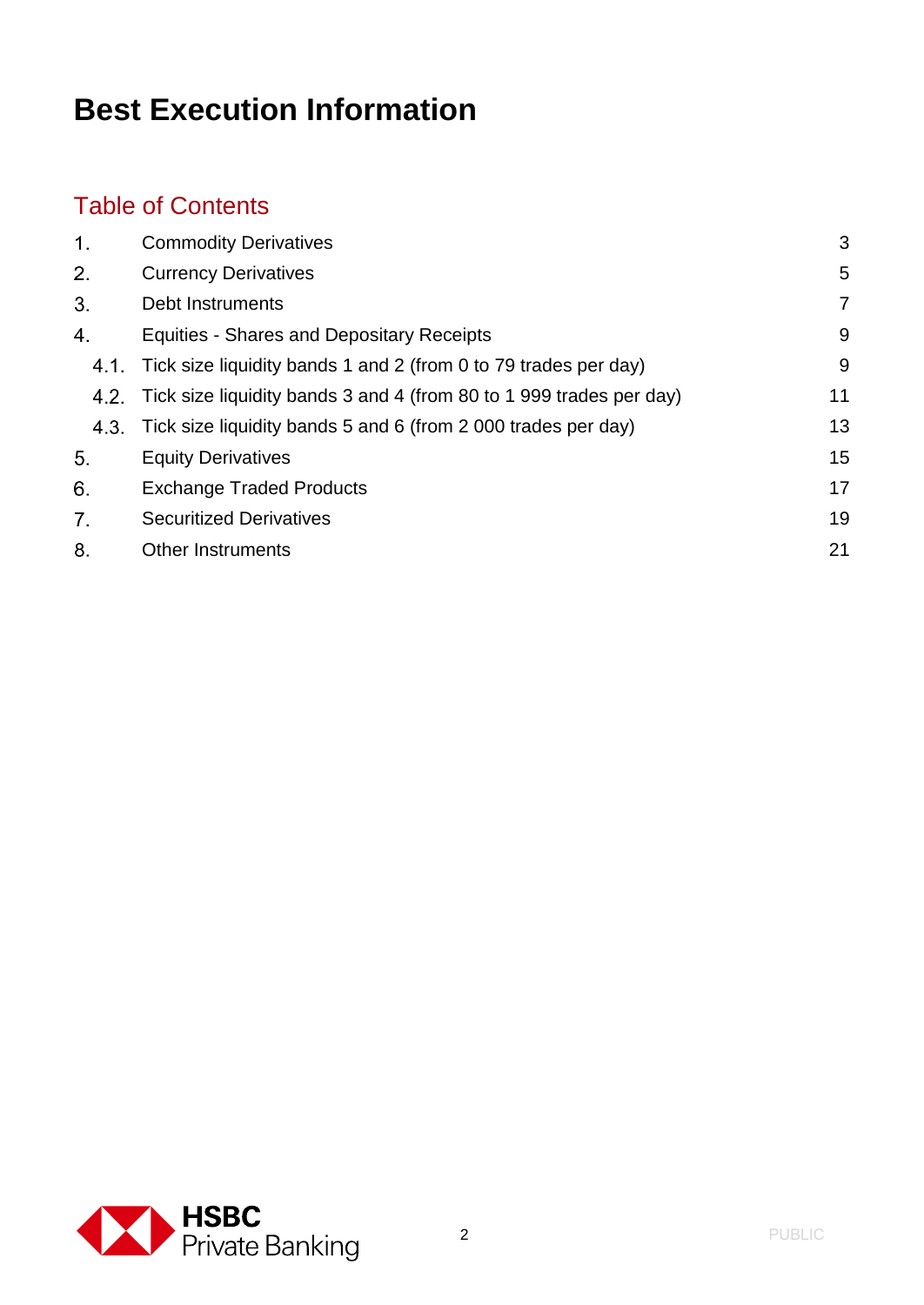#### 1. Commodity Derivatives

Notification if <1 average trade per business day in the previous year: Y

| Top five execution venues<br>ranked in terms of trading<br>volumes (descending order) | <b>Proportion of</b><br>volume<br>traded as a<br>percentage of<br>total in that<br>class | <b>Proportion of</b><br>orders<br>executed as<br>percentage of<br>total in that<br>class | Percentage of<br>passive orders | Percentage | of aggressive Percentage of<br>orders directed orders |
|---------------------------------------------------------------------------------------|------------------------------------------------------------------------------------------|------------------------------------------------------------------------------------------|---------------------------------|------------|-------------------------------------------------------|
| <b>HSBC BANK PLC LONDON</b><br>(MP6I5ZYZBEU3UXPYFY54)                                 | 100.00%                                                                                  | 100.00%                                                                                  | N/A                             | N/A        | $0.00\%$                                              |

When receiving and executing Client orders, HSBC traders use their best judgment to achieve the optimal balance amongst the following factors:

-Speed - The time between receiving an order and its execution.

-Price - The price of an asset or instrument.

-Costs - All expenses incurred by the client which are directly related to the order execution.

-Likelihood of execution and settlement - The likelihood that the execution venue will be able to complete the client order as per the instructions provided.

-Size of the trade - The size of the trade relative to other trades in the financial instrument.

-Nature of the trade - The particular characteristics of the instrument being traded or the order (eg Limit order).

-Any other consideration which may be relevant to order execution.

As a general rule, when considering the relative importance of these factors, the total consideration paid by our Client will be the most important factor considered by trading desks in achieving best execution. "Total consideration" includes the price of the final instrument and the costs related to execution, including all expenses incurred by our Client which are directly related to the execution. In executing Client orders, the trading desk takes all necessary steps to minimise implicit costs as well as explicit external costs. HSBC also undertakes to make a prior disclosure to its Clients of all its internal costs (see the "Tariff brochure").

There are three categories of costs which trading desks takes into account in evaluating "total consideration":

- Implicit costs: these costs are variable and unknown before a trade. They include the spread, the market impact of a trade, and the opportunity costs of a trade (related to operational constraints, market timing issues, and missed trade costs). These costs depend fundamentally on the trade characteristics, the prevailing market conditions as well as the speed of execution.

- Explicit external costs, which include commissions, fees, taxes, exchange fees, clearing and settlement costs, or any other costs passed onto the Client by intermediaries participating on the transaction; and

- Explicit internal costs, which represent HSBC' remuneration through its commission or spread.

Whilst total consideration is of primary importance in achieving best execution, other factors identified above may also be instrumental in delivering the best possible execution result to the Client. Therefore, in evaluating the relative importance of all factors, HSBC will also take into account:

- the specific nature of the instrument traded;

- the market where such instrument is traded;

- the characteristics of the order relating to the instrument, including the size of the trade relative to other trades in the financial instrument and the need to minimise any possible impact of the order on the market.

HSBC maintains a process to review and mitigate any instances of conflicts arising through the normal course of business. HSBC ensures that all employees are aware of this process and take reasonable steps to identify conflicts of interest that arise or may arise in the course of providing any regulated activity to a client and which may adversely affect clients' interests.

HSBC does not have any price arrangement with any execution venues. Where trading desk does not trade a particular instrument with a full range of counterparties and use only HSBC Global Banking and Markets ("GB&M")

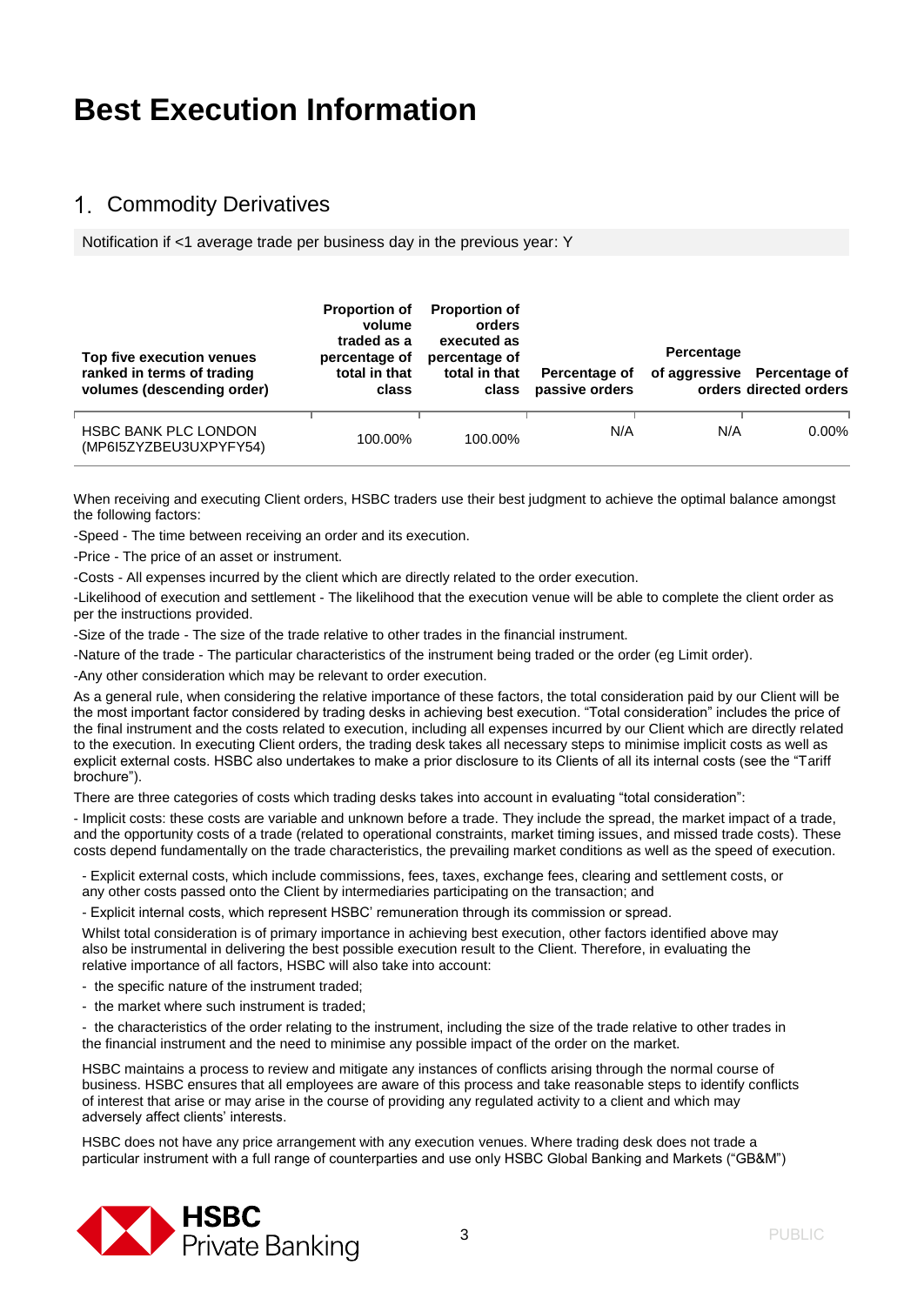or a third party to execute client orders, HSBC is considered to be in a closed architecture environment. This requires HSBC, on a best efforts basis, to compare the prices obtained from GB&M with an alternative available pricing source (e.g. via Bloomberg or Reuters) for those financial instruments where this information is readily publicly available. Where HSBC believes that the price provided by GB&M or a third party is not competitive or where there is no directly comparable investment (when dealing with simple products/structures), HSBC informs clients on a best efforts basis and where achievable obtain the client's consent before executing the transaction with GB&M or a third party.

There was no change in the list of execution venues compared to previous year.

Trading desk doesn't treat categories of clients differently.

Exceptions to the regular process of order management may be allowed only with respect to illiquid financial instruments and unusually large orders, both of which may need to be "worked" during a given period of time, either in search of available liquidity or to ensure the least impact on market price. HSBC will advise its Clients of this fact prior to working the order.

As a general rule, Client orders are not aggregated and are executed on a timely manner and by order of chronological priority. However, there may be instances where Client orders will be bulked, in particular for orders placed on Client portfolios managed by HSBC on a discretionary basis. In all cases, orders can only be aggregated when:

i) The characteristics of the orders makes them suitable for aggregation;

ii) HSBC determines that any such aggregation will not result in any disadvantage to a particular Client; and

iii) In compliance with HSBC' allocation procedures (as may be applicable).

To avoid concentration of risk in external entities, exposure limits by counterparties were defined and are monitored prior to any trade.

The trader best price selection is potentially limited then by exposure threshold defined by credit risk function. These limits apply as well to intra-group trades.

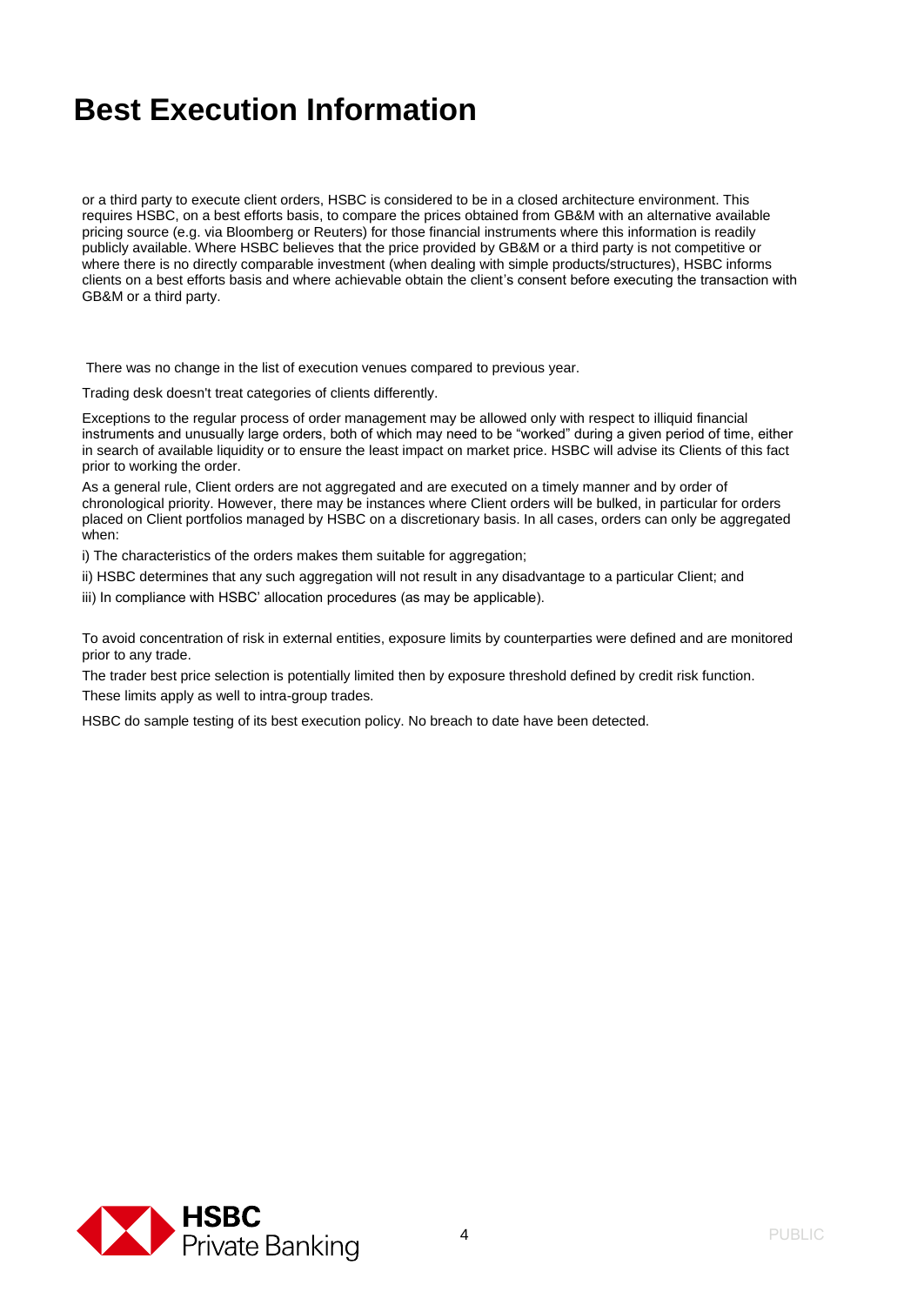#### 2. Currency Derivatives

Notification if <1 average trade per business day in the previous year: N

| Top five execution venues<br>ranked in terms of trading<br>volumes (descending order) | <b>Proportion of</b><br>volume<br>traded as a<br>percentage of<br>total in that<br>class | <b>Proportion of</b><br>orders<br>executed as<br>percentage of<br>total in that<br>class | Percentage of<br>passive orders | Percentage | of aggressive Percentage of<br>orders directed orders |
|---------------------------------------------------------------------------------------|------------------------------------------------------------------------------------------|------------------------------------------------------------------------------------------|---------------------------------|------------|-------------------------------------------------------|
| HSBC PB (Suisse) Geneva<br>(549300LM7URE8RZR5X06)                                     | 100.00%                                                                                  | 100.00%                                                                                  | N/A                             | N/A        | $0.00\%$                                              |

When receiving and executing Client orders, HSBC traders use their best judgment to achieve the optimal balance amongst the following factors:

-Speed - The time between receiving an order and its execution.

-Price - the price of an asset or instrument.

-Costs - All expenses incurred by the client which are directly related to the order execution.

-Likelihood of execution and settlement - The likelihood that the execution venue will be able to complete the client order as per the instructions provided.

-Size of the trade - The size of the trade relative to other trades in the financial instrument.

-Nature of the trade - The particular characteristics of the instrument being traded or the order (eg Limit order).

-Any other consideration which may be relevant to order execution.

As a general rule, when considering the relative importance of these factors, the total consideration paid by our Client will be the most important factor considered by trading desks in achieving best execution. "Total consideration" includes the price of the final instrument and the costs related to execution, including all expenses incurred by our Client which are directly related to the execution. In executing Client orders, the trading desk takes all necessary steps to minimise implicit costs as well as explicit external costs. HSBC also undertakes to make a prior disclosure to its Clients of all its internal costs (see the "Tariff brochure").

There are three categories of costs which trading desks takes into account in evaluating "total consideration":

- Implicit costs: these costs are variable and unknown before a trade. They include the spread, the market impact of a trade, and the opportunity costs of a trade (related to operational constraints, market timing issues, and missed trade costs). These costs depend fundamentally on the trade characteristics, the prevailing market conditions as well as the speed of execution.

- Explicit external costs, which include commissions, fees, taxes, exchange fees, clearing and settlement costs, or any other costs passed onto the Client by intermediaries participating on the transaction; and

- Explicit internal costs, which represent HSBC' remuneration through its commission or spread.

Whilst total consideration is of primary importance in achieving best execution, other factors identified above may also be instrumental in delivering the best possible execution result to the Client. Therefore, in evaluating the relative importance of all factors, HSBC will also take into account:

- the specific nature of the instrument traded;

- the market where such instrument is traded;

- the characteristics of the order relating to the instrument, including the size of the trade relative to other trades in the financial instrument and the need to minimise any possible impact of the order on the market.

HSBC maintains a process to review and mitigate any instances of conflicts arising through the normal course of business. HSBC ensures that all employees are aware of this process and take reasonable steps to identify conflicts of interest that arise or may arise in the course of providing any regulated activity to a client and which may adversely affect clients' interests.

HSBC does not have any price arrangement with any execution venues. Where trading desk does not trade a particular instrument with a full range of counterparties and use only HSBC Global Banking and Markets ("GB&M")

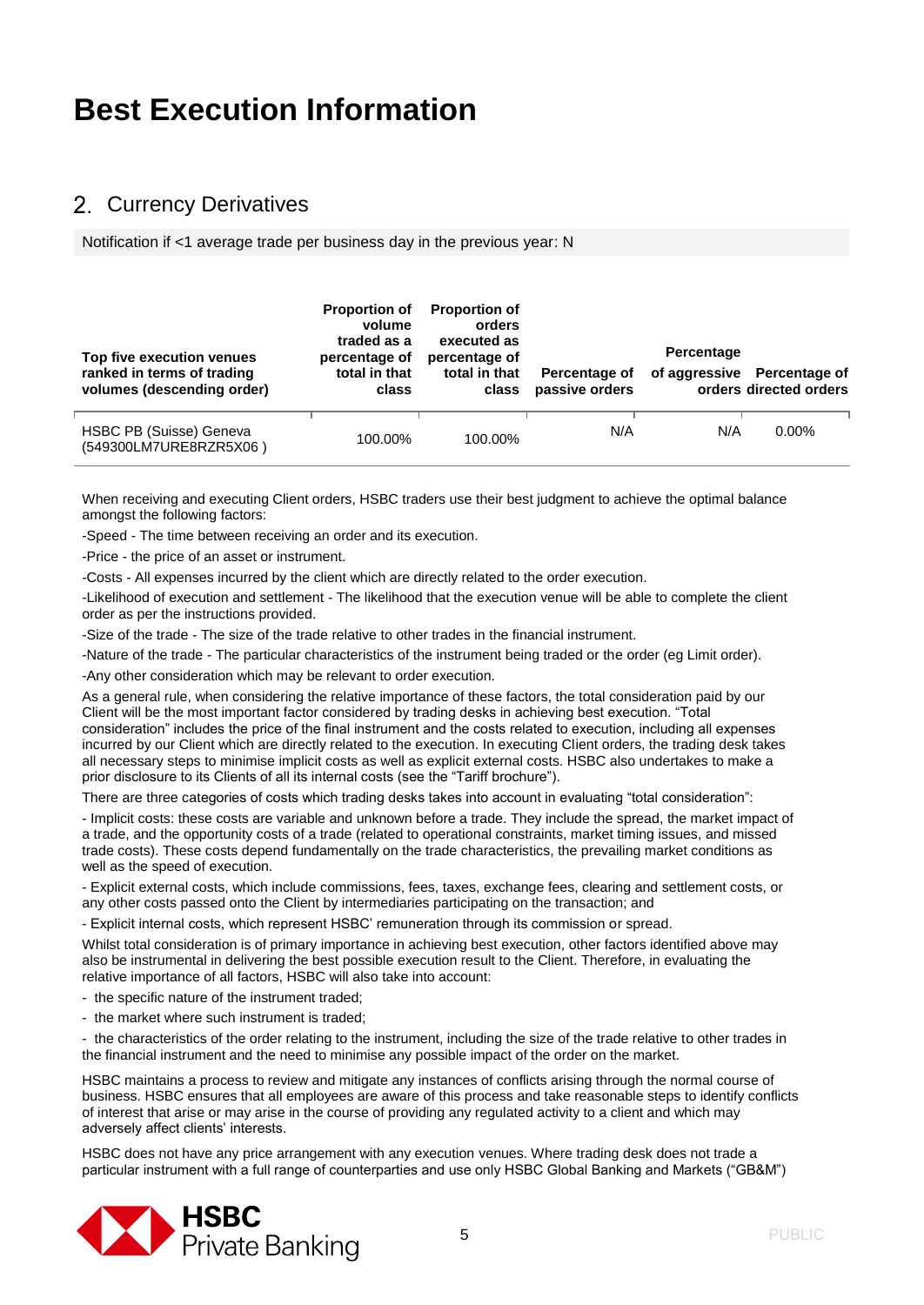or a third party to execute client orders, HSBC is considered to be in a closed architecture environment. This requires HSBC, on a best efforts basis, to compare the prices obtained from GB&M with an alternative available pricing source (e.g. via Bloomberg or Reuters) for those financial instruments where this information is readily publicly available. Where HSBC believes that the price provided by GB&M or a third party is not competitive or where there is no directly comparable investment (when dealing with simple products/structures), HSBC informs clients on a best efforts basis and where achievable obtain the client's consent before executing the transaction with GB&M or a third party.

There was no change in the list of counterparties compared to previous reporting year.

Trading desk doesn't treat categories of clients differently.

Exceptions to the regular process of order management may be allowed only with respect to illiquid financial instruments and unusually large orders, both of which may need to be "worked" during a given period of time, either in search of available liquidity or to ensure the least impact on market price. HSBC will advise its Clients of this fact prior to working the order.

As a general rule, Client orders are not aggregated and are executed on a timely manner and by order of chronological priority. However, there may be instances where Client orders will be bulked, in particular for orders placed on Client portfolios managed by HSBC on a discretionary basis. In all cases, orders can only be aggregated when:

i) The characteristics of the orders makes them suitable for aggregation;

ii) HSBC determines that any such aggregation will not result in any disadvantage to a particular Client; and

iii) In compliance with HSBC' allocation procedures (as may be applicable).

To avoid concentration of risk in external entities, exposure limits by counterparties were defined and are monitored prior to any trade.

The trader best price selection is potentially limited then by exposure threshold defined by credit risk function.

These limits apply as well to intra-group trades.

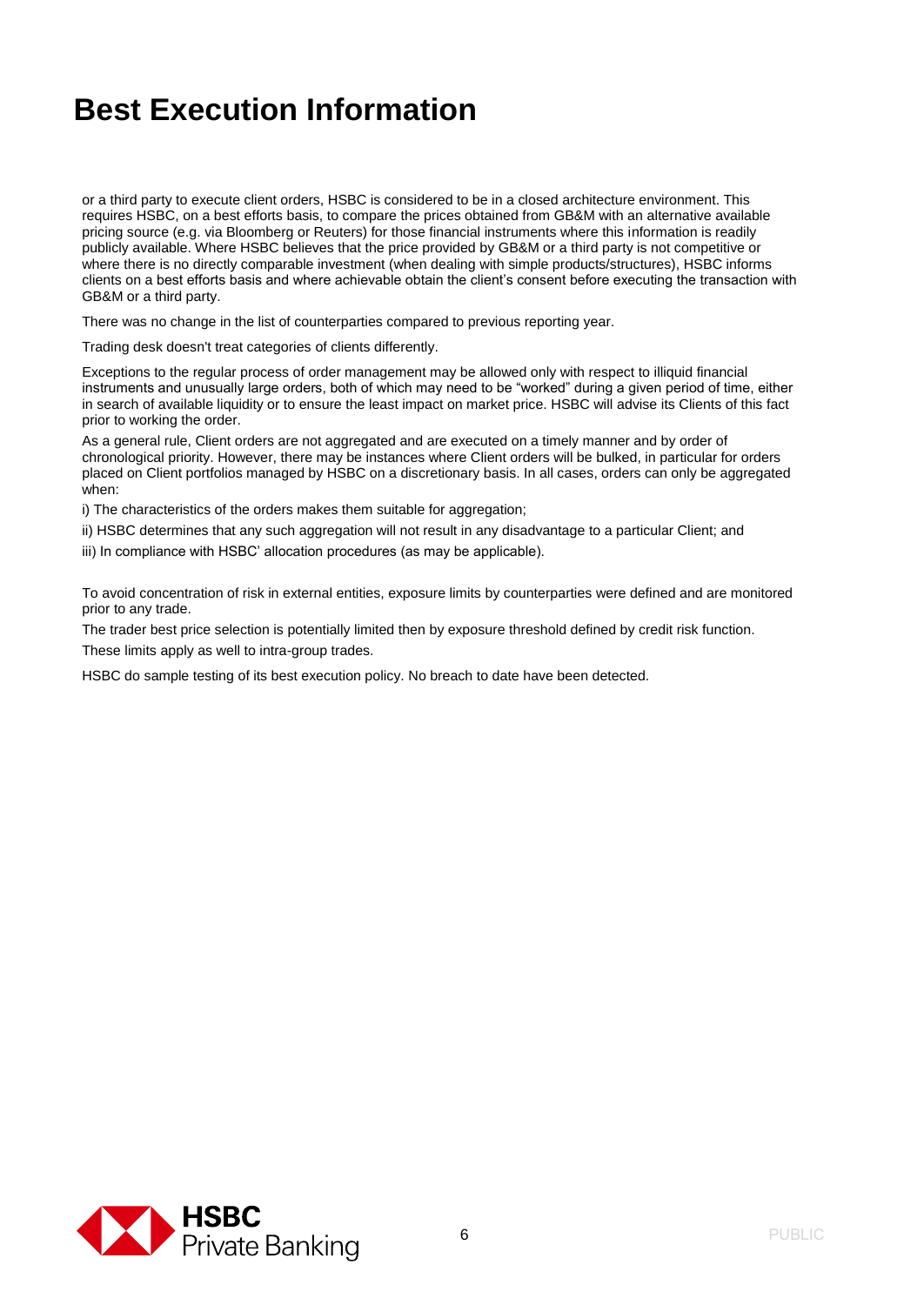#### $\mathcal{S}$ Debt Instruments

Notification if <1 average trade per business day in the previous year: N

| Top five execution venues ranked<br>in terms of trading volumes<br>(descending order) | <b>Proportion of</b><br>volume traded<br>as a<br>percentage of<br>total in that<br>class | <b>Proportion of</b><br>orders executed<br>as percentage of<br>total in that class | Percentage<br>of passive<br>orders | Percentage Percentage<br>of aggressive of directed<br>orders | orders   |
|---------------------------------------------------------------------------------------|------------------------------------------------------------------------------------------|------------------------------------------------------------------------------------|------------------------------------|--------------------------------------------------------------|----------|
| UBS AG<br>(BFM8T61CT2L1QCEMIK50)                                                      | 13.57%                                                                                   | 14.70 %                                                                            | 12.25%                             | 2.45%                                                        | $0.00\%$ |
| <b>HSBC BANK PLC LONDON</b><br>(MP6I5ZYZBEU3UXPYFY54)                                 | 10.34%                                                                                   | 4.90%                                                                              | 0.91%                              | 3.99%                                                        | $0.00\%$ |
| CITIGROUP GLOBAL MARKETS<br>LDN.                                                      | 7.67%                                                                                    | 4.45%                                                                              | 0.91%                              | 3.54%                                                        | $0.00\%$ |
| <b>JP MORGAN SEC LONDON</b>                                                           | 6.21%                                                                                    | 5.26%                                                                              | 1.63%                              | 3.63%                                                        | $0.00\%$ |
| NOMURA INTL PLC LONDON<br>(DGQCSV2PHVF7I2743539)                                      | 4.32%                                                                                    | 2.27%                                                                              | 1.36%                              | 0.91%                                                        | 0.00%    |

When receiving and executing Client orders, HSBC traders use their best judgment to achieve the optimal balance amongst the following factors:

-Speed - The time between receiving an order and its execution.

-Price - the price of an asset or instrument.

-Costs - All expenses incurred by the client which are directly related to the order execution.

-Likelihood of execution and settlement - The likelihood that the execution venue will be able to complete the client order as per the instructions provided.

-Size of the trade - The size of the trade relative to other trades in the financial instrument.

-Nature of the trade - The particular characteristics of the instrument being traded or the order (eg Limit order).

-Any other consideration which may be relevant to order execution.

As a general rule, when considering the relative importance of these factors, the total consideration paid by our Client will be the most important factor considered by trading desks in achieving best execution. "Total consideration" includes the price of the final instrument and the costs related to execution, including all expenses incurred by our Client which are directly related to the execution. In executing Client orders, the trading desk takes all necessary steps to minimise implicit costs as well as explicit external costs. HSBC also undertakes to make a prior disclosure to its Clients of all its internal costs (see the "Tariff brochure").

There are three categories of costs which trading desks takes into account in evaluating "total consideration":

- Implicit costs: these costs are variable and unknown before a trade. They include the spread, the market impact of a trade, and the opportunity costs of a trade (related to operational constraints, market timing issues, and missed trade costs). These costs depend fundamentally on the trade characteristics, the prevailing market conditions as well as the speed of execution.

- Explicit external costs, which include commissions, fees, taxes, exchange fees, clearing and settlement costs, or any other costs passed onto the Client by intermediaries participating on the transaction; and

- Explicit internal costs, which represent HSBC' remuneration through its commission or spread.

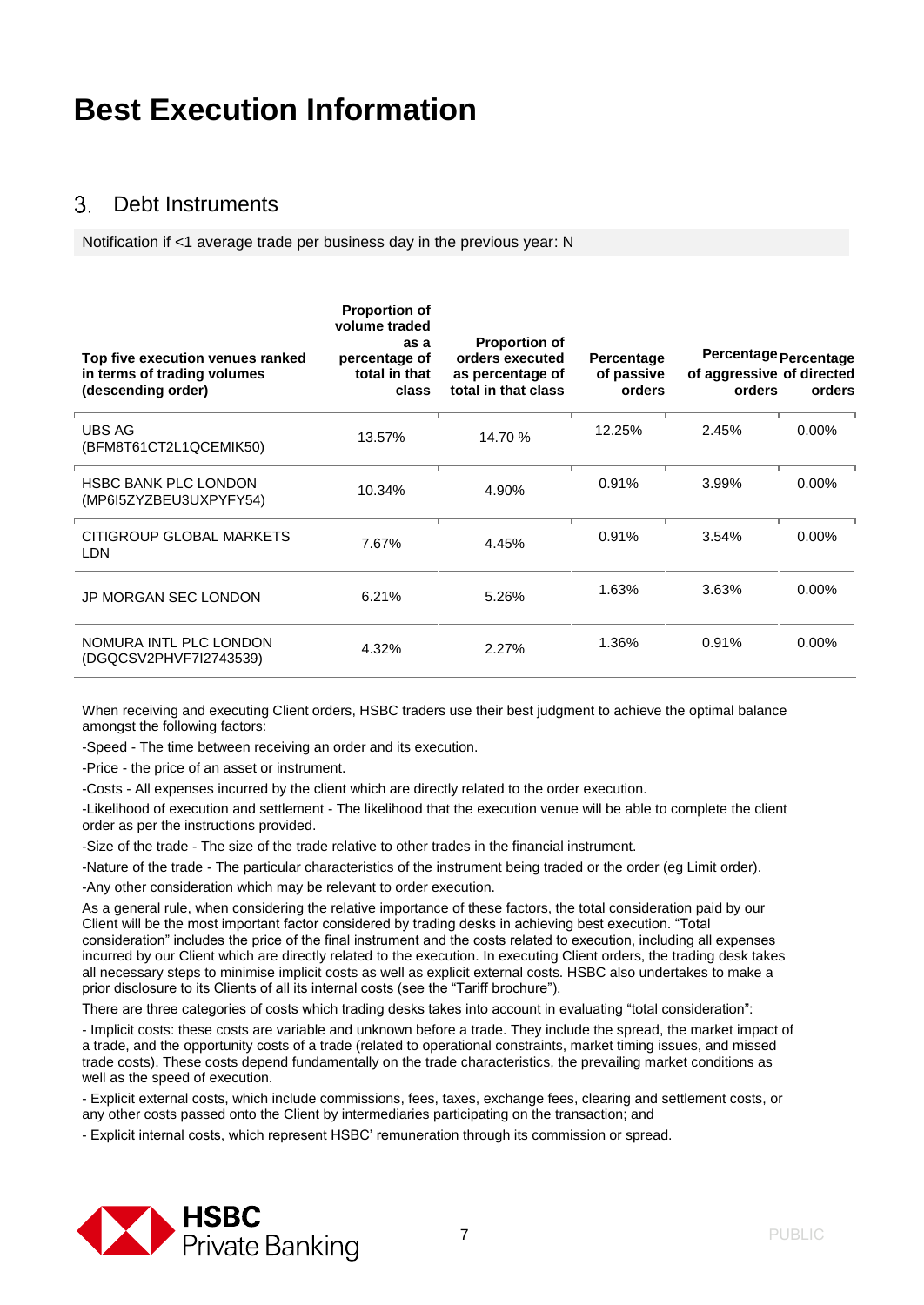Whilst total consideration is of primary importance in achieving best execution, other factors identified above may also be instrumental in delivering the best possible execution result to the Client. Therefore, in evaluating the relative importance of all factors, HSBC will also take into account:

- the specific nature of the instrument traded;
- the market where such instrument is traded;

- the characteristics of the order relating to the instrument, including the size of the trade relative to other trades in the financial instrument and the need to minimise any possible impact of the order on the market.

HSBC maintains a process to review and mitigate any instances of conflicts arising through the normal course of business. HSBC ensures that all employees are aware of this process and take reasonable steps to identify conflicts of interest that arise or may arise in the course of providing any regulated activity to a client and which may adversely affect clients' interests.

HSBC/PBLU does not have any price arrangement with any execution venues.

The list of execution venues listed have change slightly with the new inclusion of Citigroup and JP Morgan when Goldman Sachs and Merril Lynch have been allocated lower volumes this year. This is the result of our best execution process for specific orders received from our clients during the reporting period.

Trading desk doesn't treat categories of clients differently.

Exceptions to the regular process of order management may be allowed only with respect to illiquid financial instruments and unusually large orders, both of which may need to be "worked" during a given period of time, either in search of available liquidity or to ensure the least impact on market price. HSBC will advise its Clients of this fact prior to working the order.

As a general rule, Client orders are not aggregated and are executed on a timely manner and by order of chronological priority. However, there may be instances where Client orders will be bulked, in particular for orders placed on Client portfolios managed by HSBC on a discretionary basis. In all cases, orders can only be aggregated when:

i) The characteristics of the orders makes them suitable for aggregation;

ii) HSBC determines that any such aggregation will not result in any disadvantage to a particular Client; and

iii) In compliance with HSBC' allocation procedures (as may be applicable).

To avoid concentration of risk in external entities, exposure limits by counterparties were defined and are monitored prior to any trade.

The trader best price selection is potentially limited then by exposure threshold defined by credit risk function. These limits apply as well to intra-group trades.

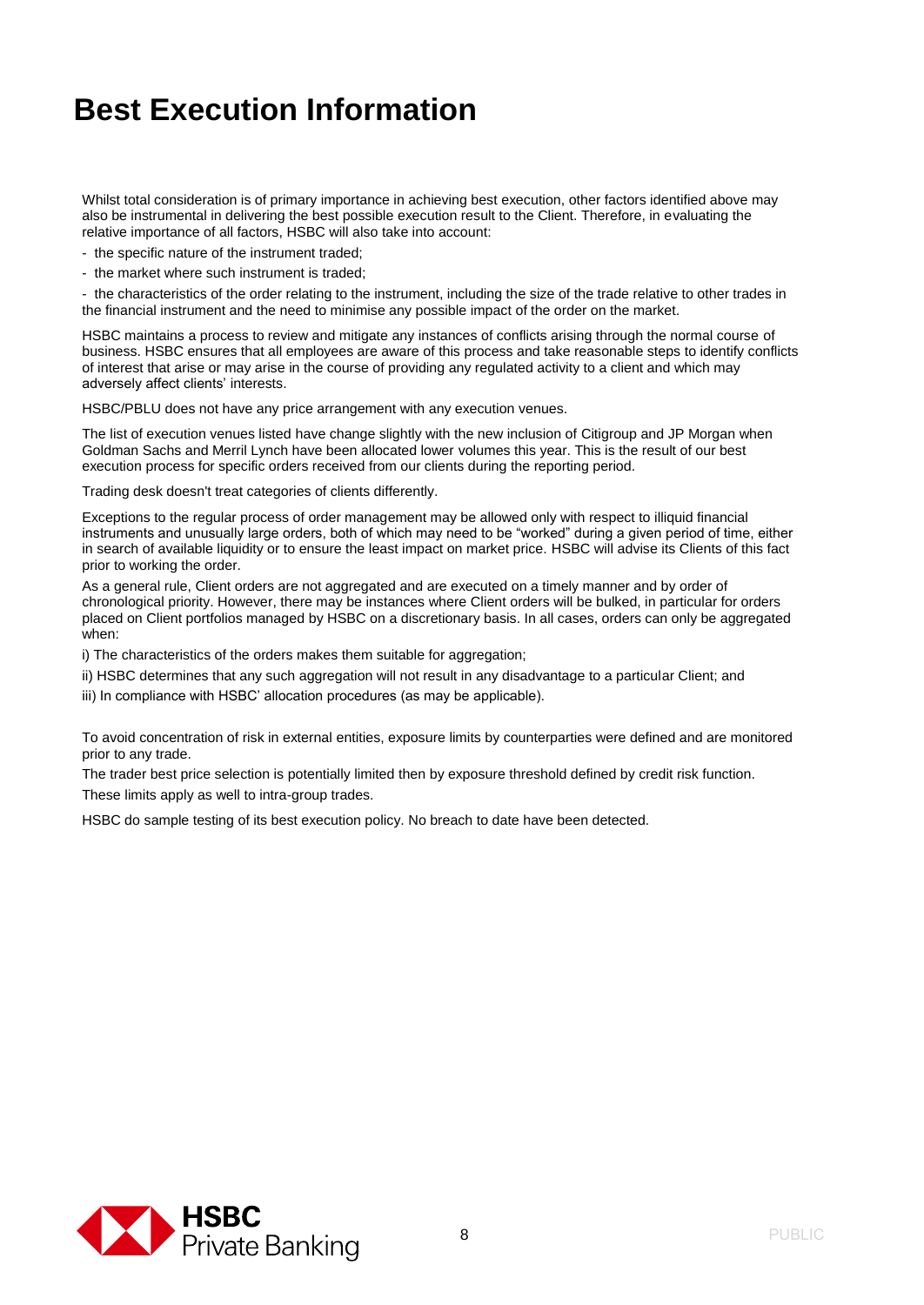#### Equities - Shares and Depositary Receipts

#### 4.1. Tick size liquidity bands 1 and 2 (from 0 to 79 trades per day)

Notification if <1 average trade per business day in the previous year: N

| Top five execution venues<br>ranked in terms of trading<br>volumes (descending order) | <b>Proportion of</b><br>volume<br>traded as a<br>percentage of<br>total in that<br>class | <b>Proportion of</b><br>orders<br>executed as<br>percentage of<br>total in that<br>class | Percentage of<br>passive orders | Percentage | of aggressive Percentage of<br>orders directed orders |
|---------------------------------------------------------------------------------------|------------------------------------------------------------------------------------------|------------------------------------------------------------------------------------------|---------------------------------|------------|-------------------------------------------------------|
| <b>HSBC SECURITIES LDN</b><br>(MP6I5ZYZBEU3UXPYFY54)                                  | 51.76%                                                                                   | 50.15%                                                                                   | 3.01%                           | 47.15%     | $0.00\%$                                              |
| <b>HSBC SECURITIES NEW YORK</b><br>(CYYGQCGNHMHPSMRL3R97)                             | 42.83%                                                                                   | 48.07%                                                                                   | 5.86%                           | 42.21%     | $0.00\%$                                              |
| CITIGROUP GLOB MKTS LDN<br>(XKZZ2JZF41MRHTR1V493)                                     | 3.91%                                                                                    | 0.23%                                                                                    | $0\%$                           | 0.23%      | $0.00\%$                                              |
| <b>RBC EUROPE LONDON</b><br>(TXDSU46SXBWIGJ8G8E98)                                    | 0.91%                                                                                    | 1.16%                                                                                    | $0\%$                           | 1.16%      | $0.00\%$                                              |
| CITIGROUP GLOB MKTS NY<br>(MBNUM2BPBDO7JBLYG310)                                      | 0.37%                                                                                    | 0.15%                                                                                    | 0%                              | 0.15%      | $0.00\%$                                              |

When receiving and executing Client orders, HSBC traders use their best judgment to achieve the optimal balance amongst the following factors:

-Speed - The time between receiving an order and its execution.

-Price - The price of an asset or instrument.

-Costs - All expenses incurred by the client which are directly related to the order execution.

-Likelihood of execution and settlement - The likelihood that the execution venue will be able to complete the client order as per the instructions provided.

-Size of the trade - The size of the trade relative to other trades in the financial instrument.

-Nature of the trade - The particular characteristics of the instrument being traded or the order (eg Limit order).

-Any other consideration which may be relevant to order execution.

As a general rule, when considering the relative importance of these factors, the total consideration paid by our Client will be the most important factor considered by trading desks in achieving best execution. "Total consideration" includes the price of the final instrument and the costs related to execution, including all expenses incurred by our Client which are directly related to the execution. In executing Client orders, the trading desk takes all necessary steps to minimise implicit costs as well as explicit external costs. HSBC also undertakes to make a prior disclosure to its Clients of all its internal costs (see the "Tariff brochure").

There are three categories of costs which trading desks takes into account in evaluating "total consideration":

- Implicit costs: these costs are variable and unknown before a trade. They include the spread, the market impact of a trade, and the opportunity costs of a trade (related to operational constraints, market timing issues, and missed trade costs). These costs depend fundamentally on the trade characteristics, the prevailing market conditions as well as the speed of execution.

- Explicit external costs, which include commissions, fees, taxes, exchange fees, clearing and settlement costs, or any other costs passed onto the Client by intermediaries participating on the transaction; and

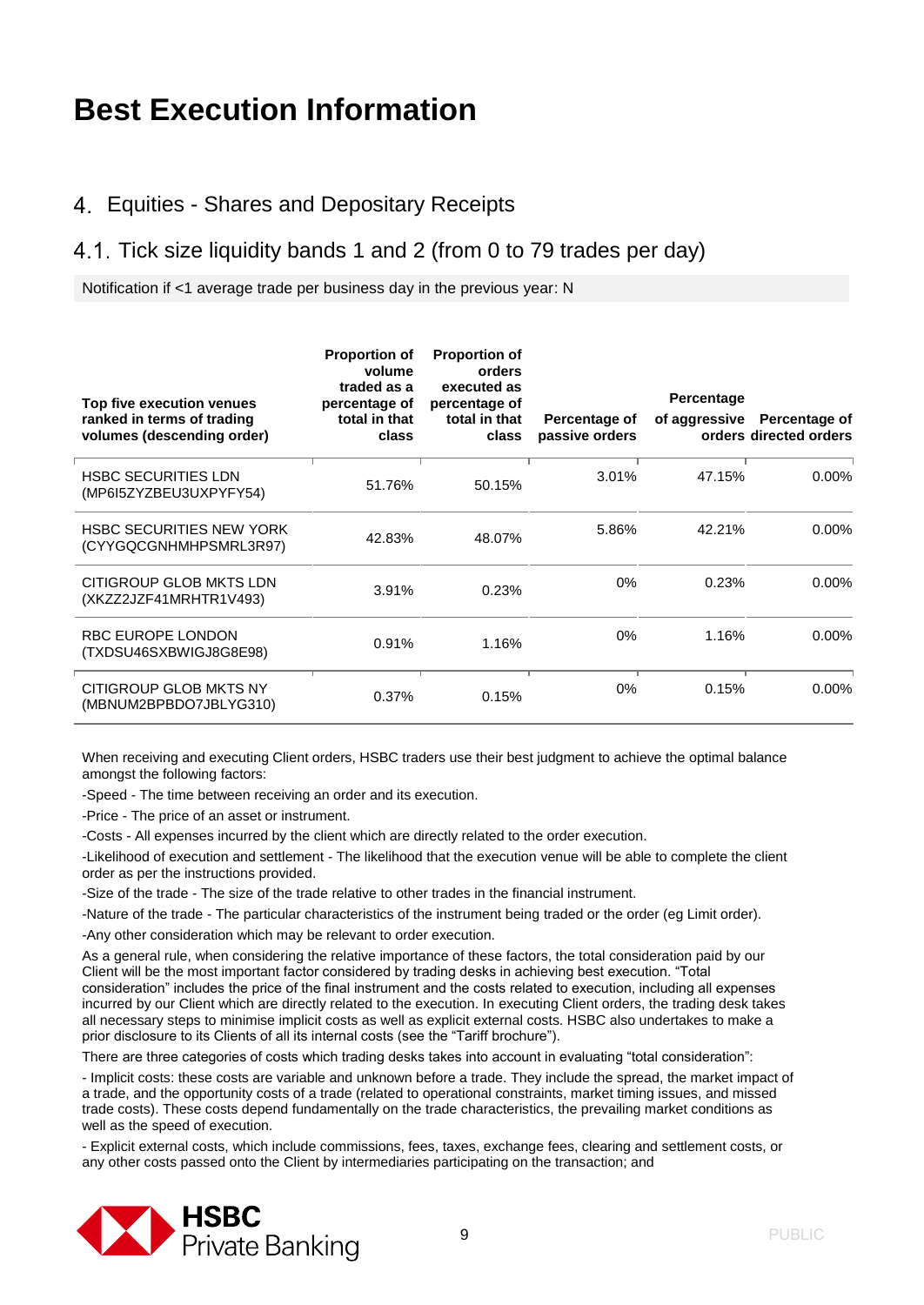- Explicit internal costs, which represent HSBC' remuneration through its commission or spread.

Whilst total consideration is of primary importance in achieving best execution, other factors identified above may also be instrumental in delivering the best possible execution result to the Client. Therefore, in evaluating the relative importance of all factors, HSBC will also take into account:

- the specific nature of the instrument traded;

- the market where such instrument is traded;

- the characteristics of the order relating to the instrument, including the size of the trade relative to other trades in the financial instrument and the need to minimise any possible impact of the order on the market.

HSBC maintains a process to review and mitigate any instances of conflicts arising through the normal course of business. HSBC ensures that all employees are aware of this process and take reasonable steps to identify conflicts of interest that arise or may arise in the course of providing any regulated activity to a client and which may adversely affect clients' interests.

HSBC/PBLU does not have any price arrangement with any execution venues.

No significant change in the list of execution venues listed when compared to previous reporting period.

Trading desk doesn't treat categories of clients differently.

Exceptions to the regular process of order management may be allowed only with respect to illiquid financial instruments and unusually large orders, both of which may need to be "worked" during a given period of time, either in search of available liquidity or to ensure the least impact on market price. HSBC will advise its Clients of this fact prior to working the order.

As a general rule, Client orders are not aggregated and are executed on a timely manner and by order of chronological priority. However, there may be instances where Client orders will be bulked, in particular for orders placed on Client portfolios managed by HSBC on a discretionary basis. In all cases, orders can only be aggregated when:

i) The characteristics of the orders makes them suitable for aggregation;

ii) HSBC determines that any such aggregation will not result in any disadvantage to a particular Client; and

iii) In compliance with HSBC' allocation procedures (as may be applicable).

To avoid concentration of risk in external entities, exposure limits by counterparties were defined and are monitored prior to any trade.

The trader best price selection is potentially limited then by exposure threshold defined by credit risk function. These limits apply as well to intra-group trades.

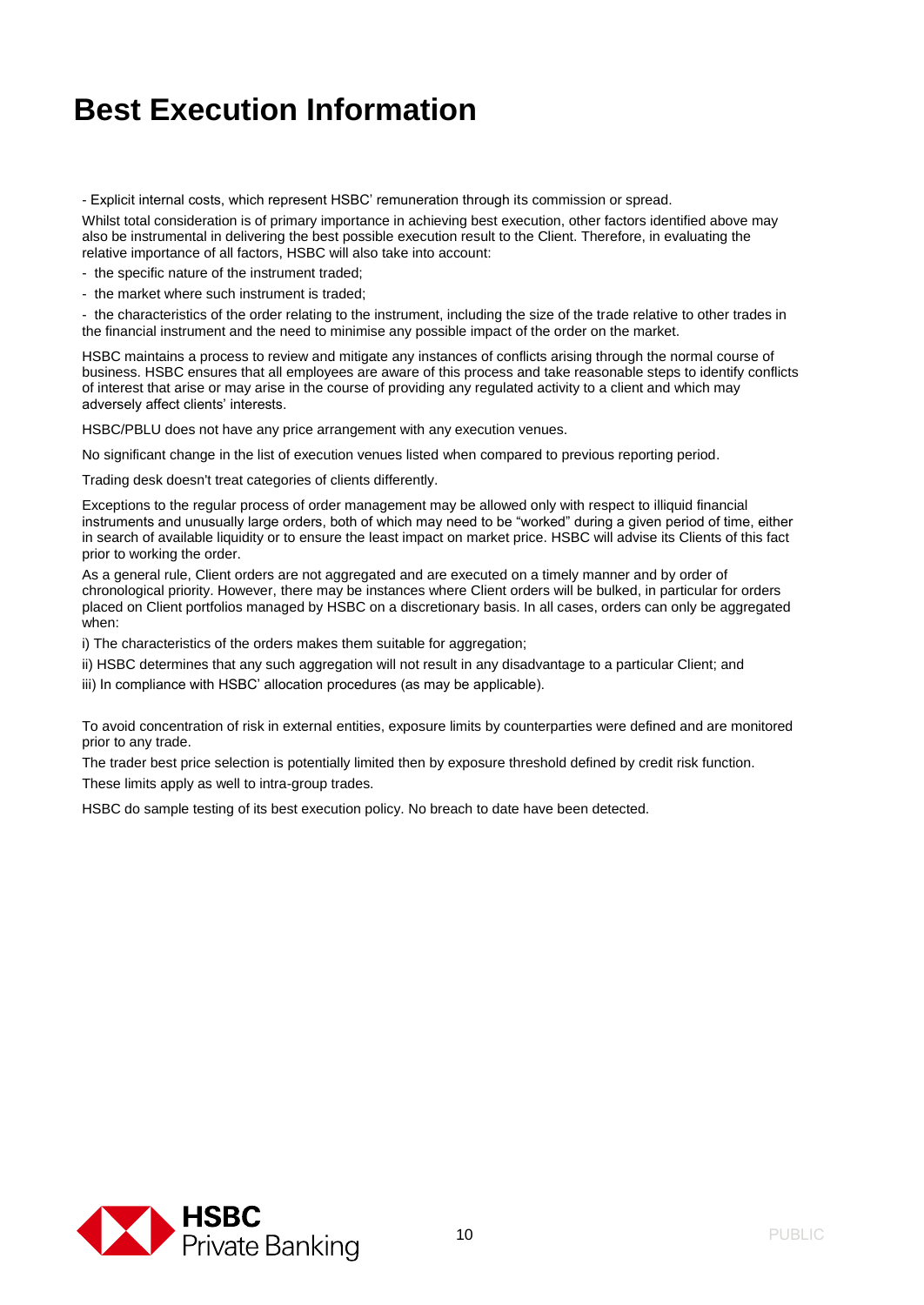#### 4.2. Tick size liquidity bands 3 and 4 (from 80 to 1 999 trades per day)

Notification if <1 average trade per business day in the previous year: N

| Top five execution venues<br>ranked in terms of trading<br>volumes (descending order) | <b>Proportion of</b><br>volume<br>traded as a<br>percentage of<br>total in that<br>class | <b>Proportion of</b><br>orders<br>executed as<br>percentage of<br>total in that<br>class | Percentage of<br>passive orders | Percentage<br>of aggressive | <b>Percentage of</b><br>orders directed orders |
|---------------------------------------------------------------------------------------|------------------------------------------------------------------------------------------|------------------------------------------------------------------------------------------|---------------------------------|-----------------------------|------------------------------------------------|
| <b>HSBC SECURITIES LDN</b><br>(MP6I5ZYZBEU3UXPYFY54)                                  | 68.97%                                                                                   | 71.76%                                                                                   | 11.21%                          | 65.88%                      | $0.00\%$                                       |
| <b>HSBC SECURITIES NEW YORK</b><br>(CYYGQCGNHMHPSMRL3R97)                             | 29.94%                                                                                   | 27.45%                                                                                   | 3.27%                           | 21.57%                      | $0.00\%$                                       |
| <b>HSBC FRANCE PARIS</b><br>(LOHUI1NY1AZMJMD8LP67)                                    | 1.08%                                                                                    | 1.40%                                                                                    | 1.4%                            | $0.00\%$                    | $0.00\%$                                       |

When receiving and executing Client orders, HSBC traders use their best judgment to achieve the optimal balance amongst the following factors:

-Speed - The time between receiving an order and its execution.

-Price - The price of an asset or instrument.

-Costs - All expenses incurred by the client which are directly related to the order execution.

-Likelihood of execution and settlement - The likelihood that the execution venue will be able to complete the client order as per the instructions provided.

-Size of the trade - The size of the trade relative to other trades in the financial instrument.

-Nature of the trade - The particular characteristics of the instrument being traded or the order (eg Limit order).

-Any other consideration which may be relevant to order execution.

As a general rule, when considering the relative importance of these factors, the total consideration paid by our Client will be the most important factor considered by trading desks in achieving best execution. "Total consideration" includes the price of the final instrument and the costs related to execution, including all expenses incurred by our Client which are directly related to the execution. In executing Client orders, the trading desk takes all necessary steps to minimise implicit costs as well as explicit external costs. HSBC also undertakes to make a prior disclosure to its Clients of all its internal costs (see the "Tariff brochure").

There are three categories of costs which trading desks takes into account in evaluating "total consideration":

- Implicit costs: these costs are variable and unknown before a trade. They include the spread, the market impact of a trade, and the opportunity costs of a trade (related to operational constraints, market timing issues, and missed trade costs). These costs depend fundamentally on the trade characteristics, the prevailing market conditions as well as the speed of execution.

- Explicit external costs, which include commissions, fees, taxes, exchange fees, clearing and settlement costs, or any other costs passed onto the Client by intermediaries participating on the transaction; and

- Explicit internal costs, which represent HSBC' remuneration through its commission or spread.

Whilst total consideration is of primary importance in achieving best execution, other factors identified above may also be instrumental in delivering the best possible execution result to the Client. Therefore, in evaluating the relative importance of all factors, HSBC will also take into account:

- the specific nature of the instrument traded;

- the market where such instrument is traded;

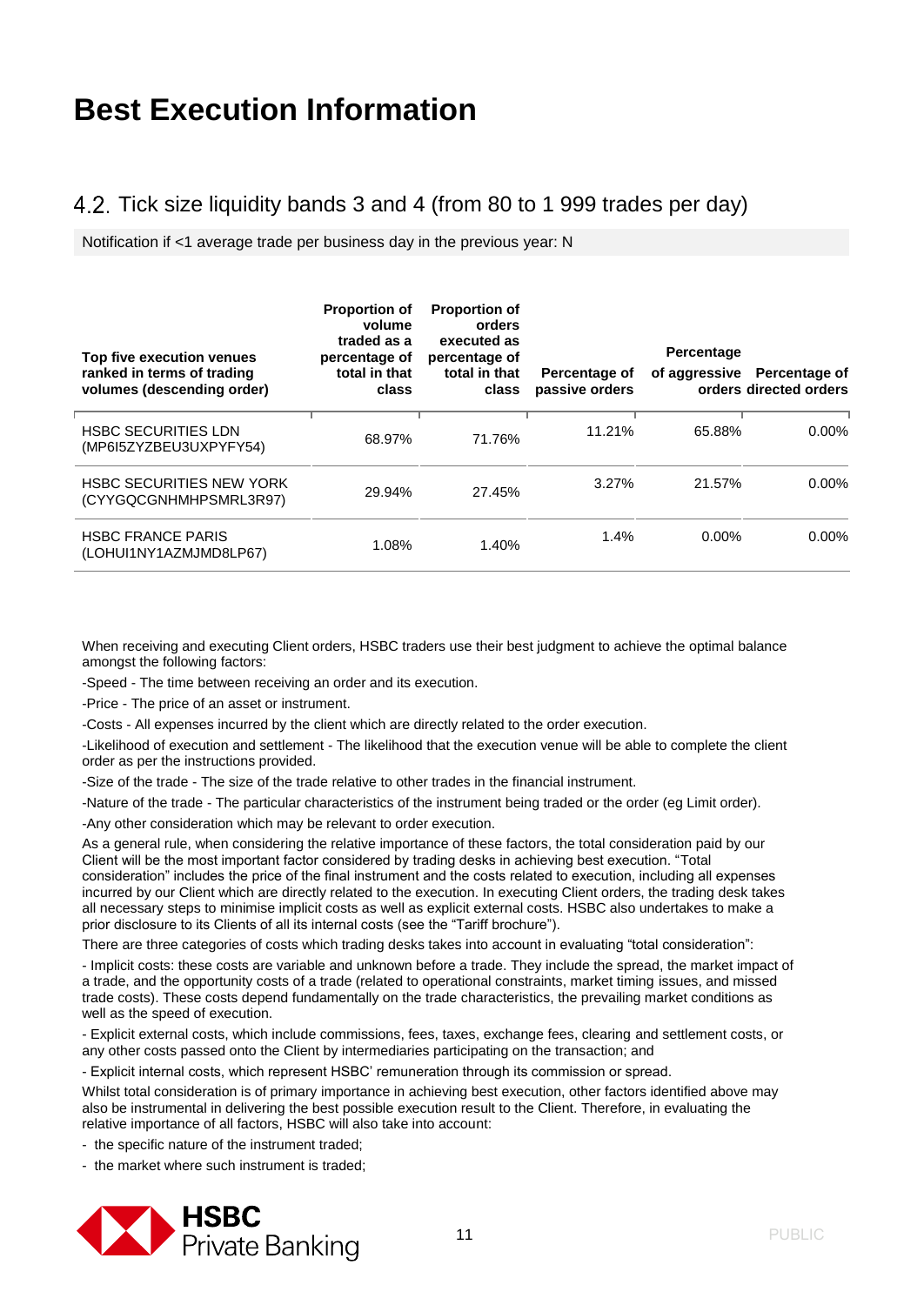- the characteristics of the order relating to the instrument, including the size of the trade relative to other trades in the financial instrument and the need to minimise any possible impact of the order on the market.

HSBC maintains a process to review and mitigate any instances of conflicts arising through the normal course of business. HSBC ensures that all employees are aware of this process and take reasonable steps to identify conflicts of interest that arise or may arise in the course of providing any regulated activity to a client and which may adversely affect clients' interests.

HSBC/PBLU does not have any price arrangement with any execution venues.

No significant change in the list of execution venues listed when compared to previous reporting period although there is the addition of of new counterparty in the context of Brexit as more trades will be booked against this new created entity HSBC Continental Europe (HSBC France Paris) going forward.

Trading desk doesn't treat categories of clients differently.

Exceptions to the regular process of order management may be allowed only with respect to illiquid financial instruments and unusually large orders, both of which may need to be "worked" during a given period of time, either in search of available liquidity or to ensure the least impact on market price. HSBC will advise its Clients of this fact prior to working the order.

As a general rule, Client orders are not aggregated and are executed on a timely manner and by order of chronological priority. However, there may be instances where Client orders will be bulked, in particular for orders placed on Client portfolios managed by HSBC on a discretionary basis. In all cases, orders can only be aggregated when:

i) The characteristics of the orders makes them suitable for aggregation;

ii) HSBC determines that any such aggregation will not result in any disadvantage to a particular Client; and

iii) In compliance with HSBC' allocation procedures (as may be applicable).

To avoid concentration of risk in external entities, exposure limits by counterparties were defined and are monitored prior to any trade.

The trader best price selection is potentially limited then by exposure threshold defined by credit risk function. These limits apply as well to intra-group trades.

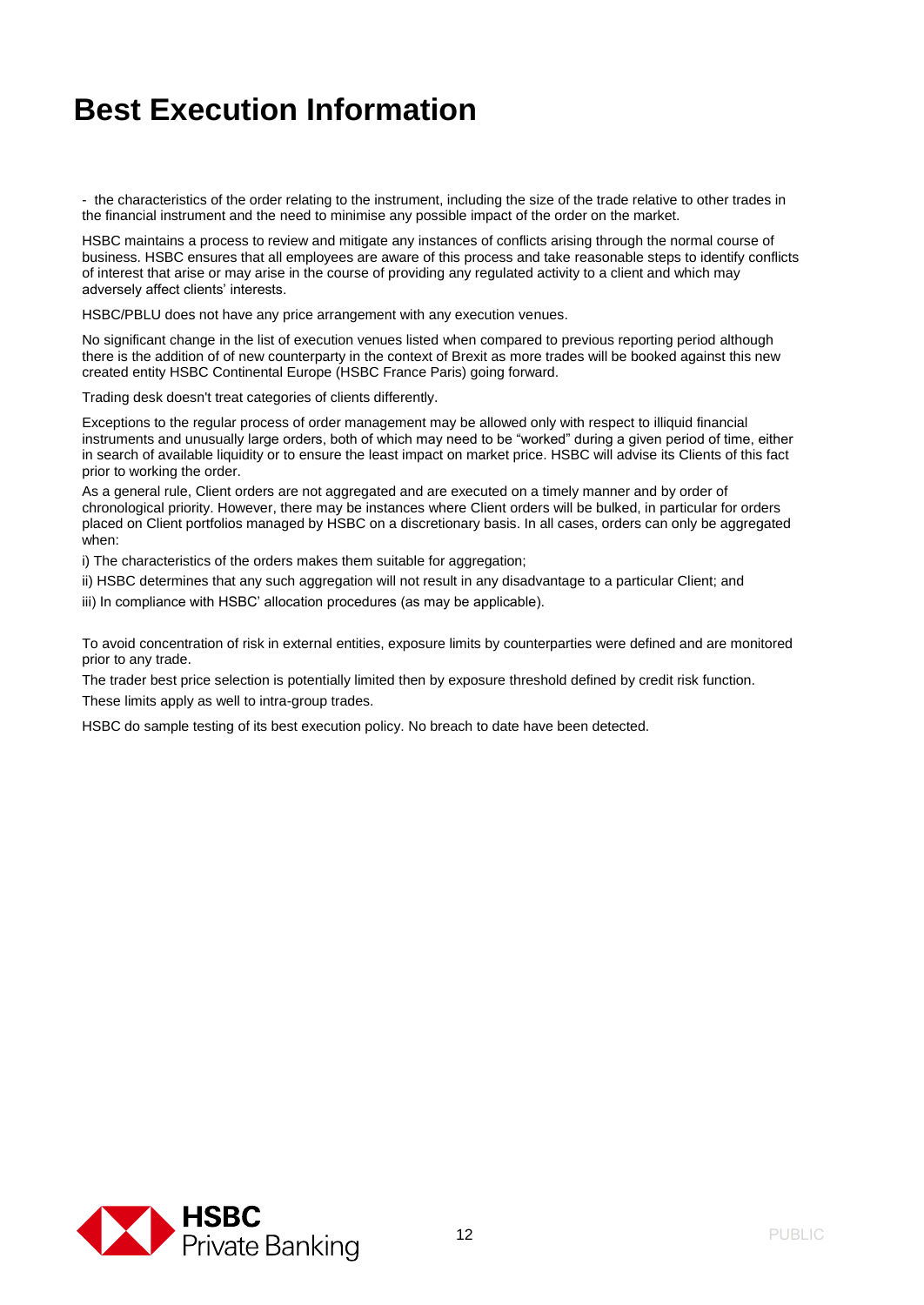#### 4.3. Tick size liquidity bands 5 and 6 (from 2 000 trades per day)

Notification if <1 average trade per business day in the previous year: N

| Top five execution venues<br>ranked in terms of trading<br>volumes (descending order) | <b>Proportion of</b><br>volume<br>traded as a<br>percentage of<br>total in that<br>class | <b>Proportion of</b><br>orders<br>executed as<br>percentage of<br>total in that<br>class | Percentage of<br>passive orders | Percentage | of aggressive Percentage of<br>orders directed orders |
|---------------------------------------------------------------------------------------|------------------------------------------------------------------------------------------|------------------------------------------------------------------------------------------|---------------------------------|------------|-------------------------------------------------------|
| <b>HSBC SECURITIES LDN</b><br>(MP6I5ZYZBEU3UXPYFY54)                                  | 56.33%                                                                                   | 45.87%                                                                                   | 6.92%                           | 38.96%     | $0.00\%$                                              |
| <b>HSBC SECURITIES NEW YORK</b><br>(CYYGQCGNHMHPSMRL3R97)                             | 42.13%                                                                                   | 52.65%                                                                                   | 8.89%                           | 43.75%     | 0.00%                                                 |
| <b>HSBC FRANCE PARIS</b><br>(LOHUI1NY1AZMJMD8LP67)                                    | 0.78%                                                                                    | 0.25%                                                                                    | 0%                              | 0.25%      | $0.00\%$                                              |
| KEPLER CHEUVREUX PARIS<br>(9695005EOZG9X8IRJD84)                                      | 0.56%                                                                                    | 0.11%                                                                                    | 0.07%                           | 0.04%      | $0.00\%$                                              |
| <b>RBC EUROPE LONDON</b><br>(TXDSU46SXBWIGJ8G8E98)                                    | 0.08%                                                                                    | 0.88%                                                                                    | $0\%$                           | 0.88%      | $0.00\%$                                              |

When receiving and executing Client orders, HSBC traders use their best judgment to achieve the optimal balance amongst the following factors:

-Speed - The time between receiving an order and its execution.

-Price - The price of an asset or instrument.

-Costs - All expenses incurred by the client which are directly related to the order execution.

-Likelihood of execution and settlement - The likelihood that the execution venue will be able to complete the client order as per the instructions provided.

-Size of the trade - The size of the trade relative to other trades in the financial instrument.

-Nature of the trade - The particular characteristics of the instrument being traded or the order (eg Limit order).

-Any other consideration which may be relevant to order execution.

As a general rule, when considering the relative importance of these factors, the total consideration paid by our Client will be the most important factor considered by trading desks in achieving best execution. "Total consideration" includes the price of the final instrument and the costs related to execution, including all expenses incurred by our Client which are directly related to the execution. In executing Client orders, the trading desk takes all necessary steps to minimise implicit costs as well as explicit external costs. HSBC also undertakes to make a prior disclosure to its Clients of all its internal costs (see the "Tariff brochure").

There are three categories of costs which trading desks takes into account in evaluating "total consideration":

- Implicit costs: these costs are variable and unknown before a trade. They include the spread, the market impact of a trade, and the opportunity costs of a trade (related to operational constraints, market timing issues, and missed trade costs). These costs depend fundamentally on the trade characteristics, the prevailing market conditions as well as the speed of execution.

- Explicit external costs, which include commissions, fees, taxes, exchange fees, clearing and settlement costs, or any other costs passed onto the Client by intermediaries participating on the transaction; and

- Explicit internal costs, which represent HSBC' remuneration through its commission or spread.

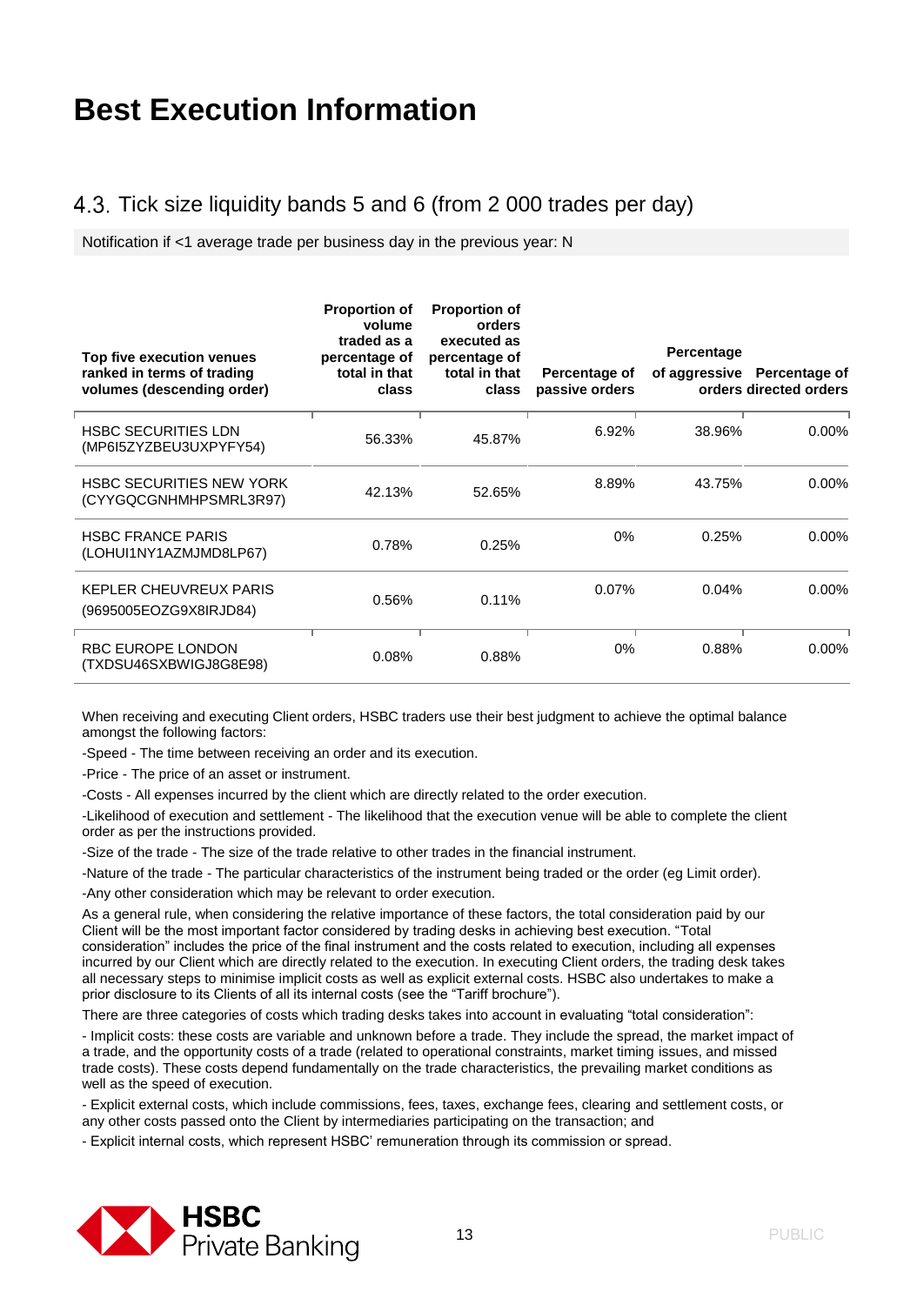Whilst total consideration is of primary importance in achieving best execution, other factors identified above may also be instrumental in delivering the best possible execution result to the Client. Therefore, in evaluating the relative importance of all factors, HSBC will also take into account:

- the specific nature of the instrument traded;
- the market where such instrument is traded;

- the characteristics of the order relating to the instrument, including the size of the trade relative to other trades in the financial instrument and the need to minimise any possible impact of the order on the market.

HSBC maintains a process to review and mitigate any instances of conflicts arising through the normal course of business. HSBC ensures that all employees are aware of this process and take reasonable steps to identify conflicts of interest that arise or may arise in the course of providing any regulated activity to a client and which may adversely affect clients' interests.

HSBC/PBLU does not have any price arrangement with any execution venues.

No significant change in the list of execution venues listed when compared to previous reporting period except for the addition of newly created entity HSBC France Paris in the context of Brexit.

Trading desk doesn't treat categories of clients differently.

Exceptions to the regular process of order management may be allowed only with respect to illiquid financial instruments and unusually large orders, both of which may need to be "worked" during a given period of time, either in search of available liquidity or to ensure the least impact on market price. HSBC will advise its Clients of this fact prior to working the order.

As a general rule, Client orders are not aggregated and are executed on a timely manner and by order of chronological priority. However, there may be instances where Client orders will be bulked, in particular for orders placed on Client portfolios managed by HSBC on a discretionary basis. In all cases, orders can only be aggregated when:

i) The characteristics of the orders makes them suitable for aggregation;

ii) HSBC determines that any such aggregation will not result in any disadvantage to a particular Client; and

iii) In compliance with HSBC' allocation procedures (as may be applicable).

To avoid concentration of risk in external entities, exposure limits by counterparties were defined and are monitored prior to any trade.

The trader best price selection is potentially limited then by exposure threshold defined by credit risk function. These limits apply as well to intra-group trades.

HSBC do sample testing of its best execution policy. A single breach was detected at the beginning of the year as our counterparty HSBC London confirmed there was an error on their execution price. Such error was corrected and there was no more impact on client's trade. Our counterparty review the case to prevent such occurrence in the future.

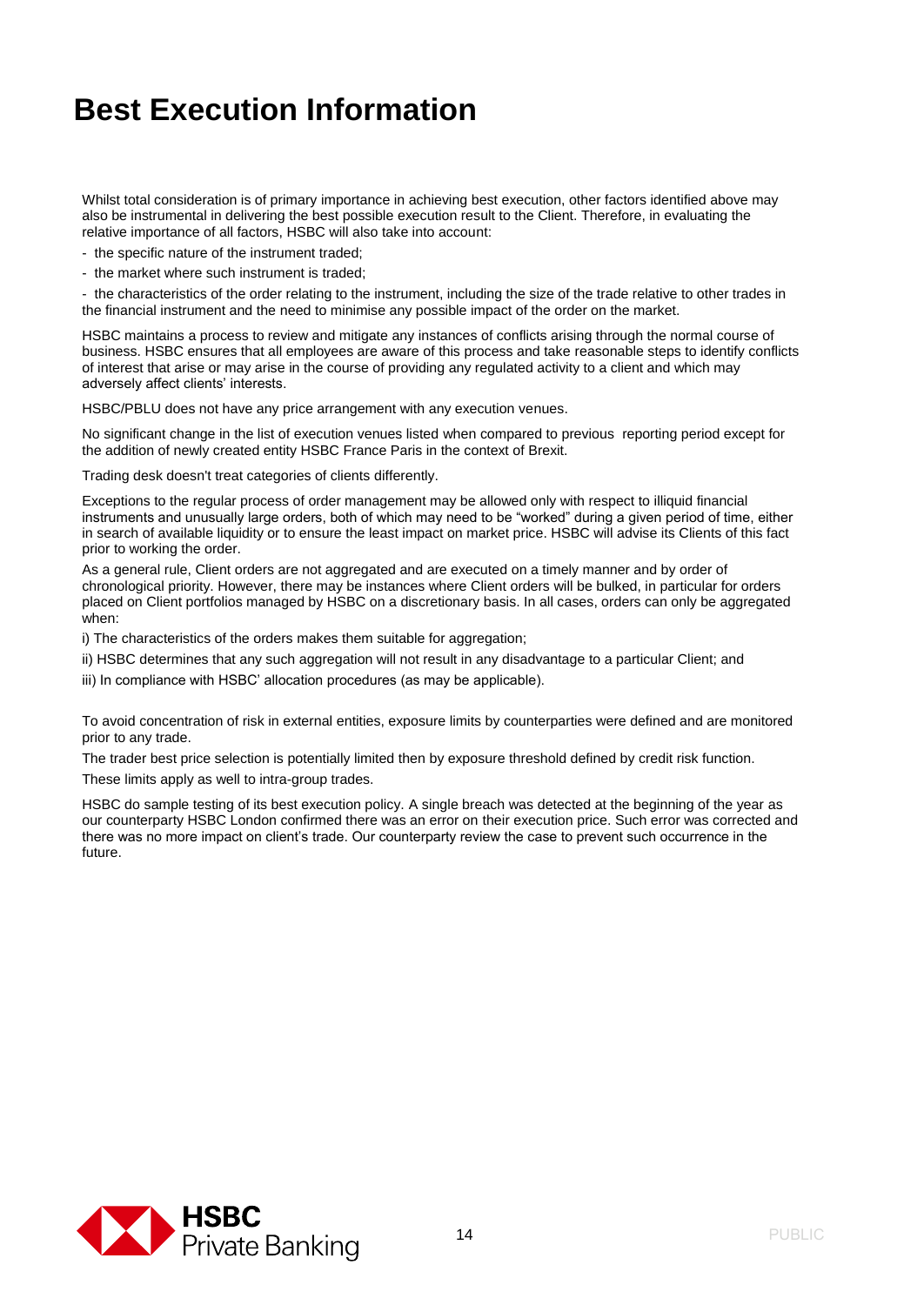#### **5. Equity Derivatives**

Notification if <1 average trade per business day in the previous year: N

| Top five execution venues<br>ranked in terms of trading<br>volumes (descending order) | <b>Proportion of</b><br>volume<br>traded as a<br>percentage of<br>total in that<br>class | <b>Proportion of</b><br>orders<br>executed as<br>percentage of<br>total in that<br>class | Percentage of<br>passive orders | Percentage | of aggressive Percentage of<br>orders directed orders |
|---------------------------------------------------------------------------------------|------------------------------------------------------------------------------------------|------------------------------------------------------------------------------------------|---------------------------------|------------|-------------------------------------------------------|
| <b>HSBC BANK PLC LONDON</b><br>(MP6I5ZYZBEU3UXPYFY54)                                 | 100.00%                                                                                  | 100.00%                                                                                  | 29.19%                          | 70.81%     | $0.00\%$                                              |

When receiving and executing Client orders, HSBC traders use their best judgment to achieve the optimal balance amongst the following factors:

-Speed - The time between receiving an order and its execution.

-Price - The price of an asset or instrument.

-Costs - All expenses incurred by the client which are directly related to the order execution.

-Likelihood of execution and settlement - The likelihood that the execution venue will be able to complete the client order as per the instructions provided.

-Size of the trade - The size of the trade relative to other trades in the financial instrument.

-Nature of the trade - The particular characteristics of the instrument being traded or the order (eg Limit order).

-Any other consideration which may be relevant to order execution.

As a general rule, when considering the relative importance of these factors, the total consideration paid by our Client will be the most important factor considered by trading desks in achieving best execution. "Total consideration" includes the price of the final instrument and the costs related to execution, including all expenses incurred by our Client which are directly related to the execution. In executing Client orders, the trading desk takes all necessary steps to minimise implicit costs as well as explicit external costs. HSBC also undertakes to make a prior disclosure to its Clients of all its internal costs (see the "Tariff brochure").

There are three categories of costs which trading desks takes into account in evaluating "total consideration":

- Implicit costs: these costs are variable and unknown before a trade. They include the spread, the market impact of a trade, and the opportunity costs of a trade (related to operational constraints, market timing issues, and missed trade costs). These costs depend fundamentally on the trade characteristics, the prevailing market conditions as well as the speed of execution.

- Explicit external costs, which include commissions, fees, taxes, exchange fees, clearing and settlement costs, or any other costs passed onto the Client by intermediaries participating on the transaction; and

- Explicit internal costs, which represent HSBC' remuneration through its commission or spread.

Whilst total consideration is of primary importance in achieving best execution, other factors identified above may also be instrumental in delivering the best possible execution result to the Client. Therefore, in evaluating the relative importance of all factors, HSBC will also take into account:

- the specific nature of the instrument traded;
- the market where such instrument is traded;

- the characteristics of the order relating to the instrument, including the size of the trade relative to other trades in the financial instrument and the need to minimise any possible impact of the order on the market.

HSBC maintains a process to review and mitigate any instances of conflicts arising through the normal course of business. HSBC ensures that all employees are aware of this process and take reasonable steps to identify conflicts of interest that arise or may arise in the course of providing any regulated activity to a client and which may adversely affect clients' interests.

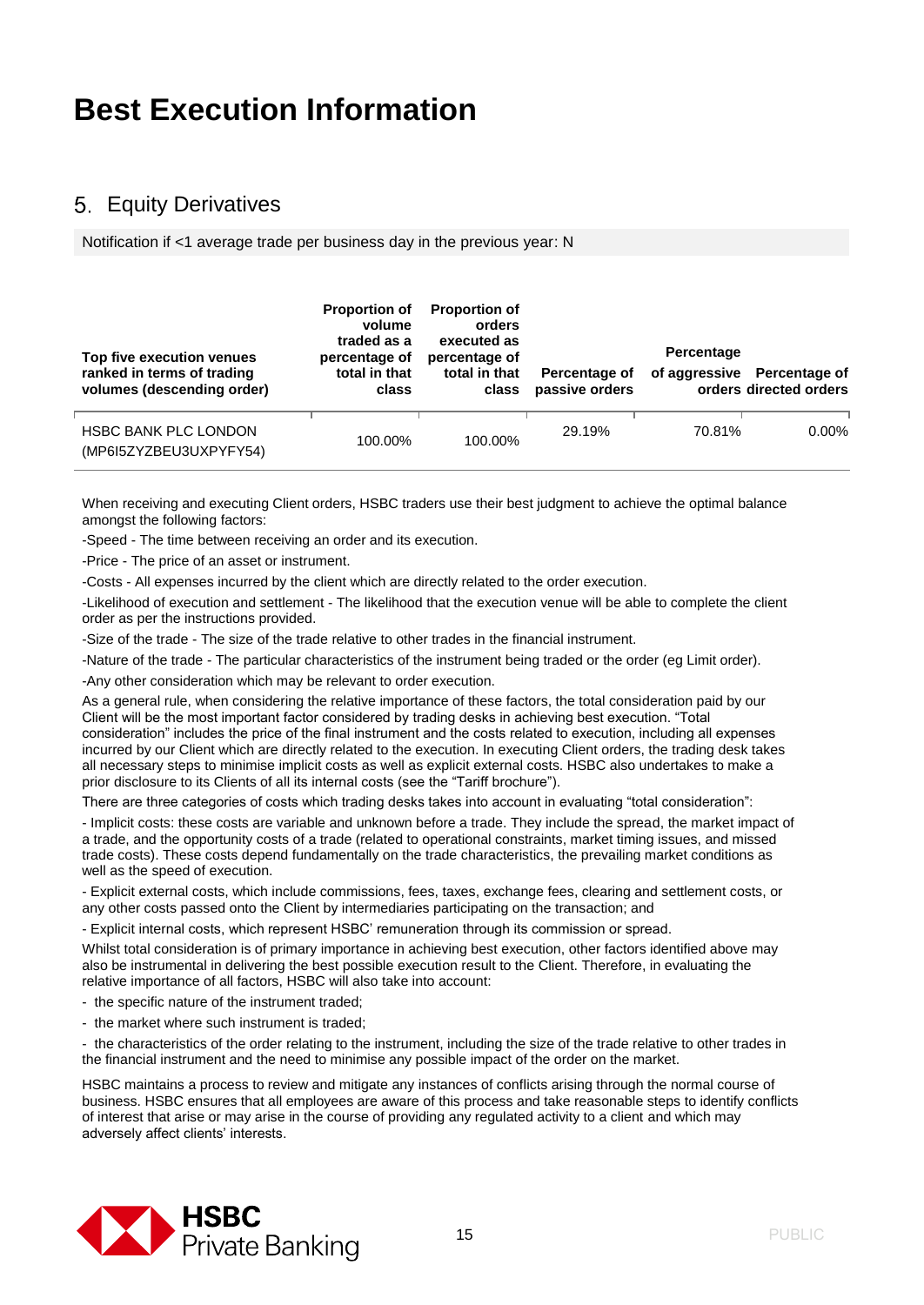HSBC does not have any price arrangement with any execution venues. Where trading desk does not trade a particular instrument with a full range of counterparties and use only HSBC Global Banking and Markets ("GB&M") or a third party to execute client orders, HSBC is considered to be in a closed architecture environment. This requires HSBC, on a best efforts basis, to compare the prices obtained from GB&M with an alternative available pricing source (e.g. via Bloomberg or Reuters) for those financial instruments where this information is readily publicly available.

Where HSBC believes that the price provided by GB&M or a third party is not competitive or where there is no directly comparable investment (when dealing with simple products/structures), HSBC informs clients on a best efforts basis and where achievable obtain the client's consent before executing the transaction with GB&M or a third party.

No change in the list of execution venues listed when compared to previous reporting period.

Trading desk doesn't treat categories of clients differently.

Exceptions to the regular process of order management may be allowed only with respect to illiquid financial instruments and unusually large orders, both of which may need to be "worked" during a given period of time, either in search of available liquidity or to ensure the least impact on market price. HSBC will advise its Clients of this fact prior to working the order.

As a general rule, Client orders are not aggregated and are executed on a timely manner and by order of chronological priority. However, there may be instances where Client orders will be bulked, in particular for orders placed on Client portfolios managed by HSBC on a discretionary basis. In all cases, orders can only be aggregated when:

i) The characteristics of the orders makes them suitable for aggregation;

- ii) HSBC determines that any such aggregation will not result in any disadvantage to a particular Client; and
- iii) In compliance with HSBC' allocation procedures (as may be applicable).

To avoid concentration of risk in external entities, exposure limits by counterparties were defined and are monitored prior to any trade.

The trader best price selection is potentially limited then by exposure threshold defined by credit risk function. These limits apply as well to intra-group trades.

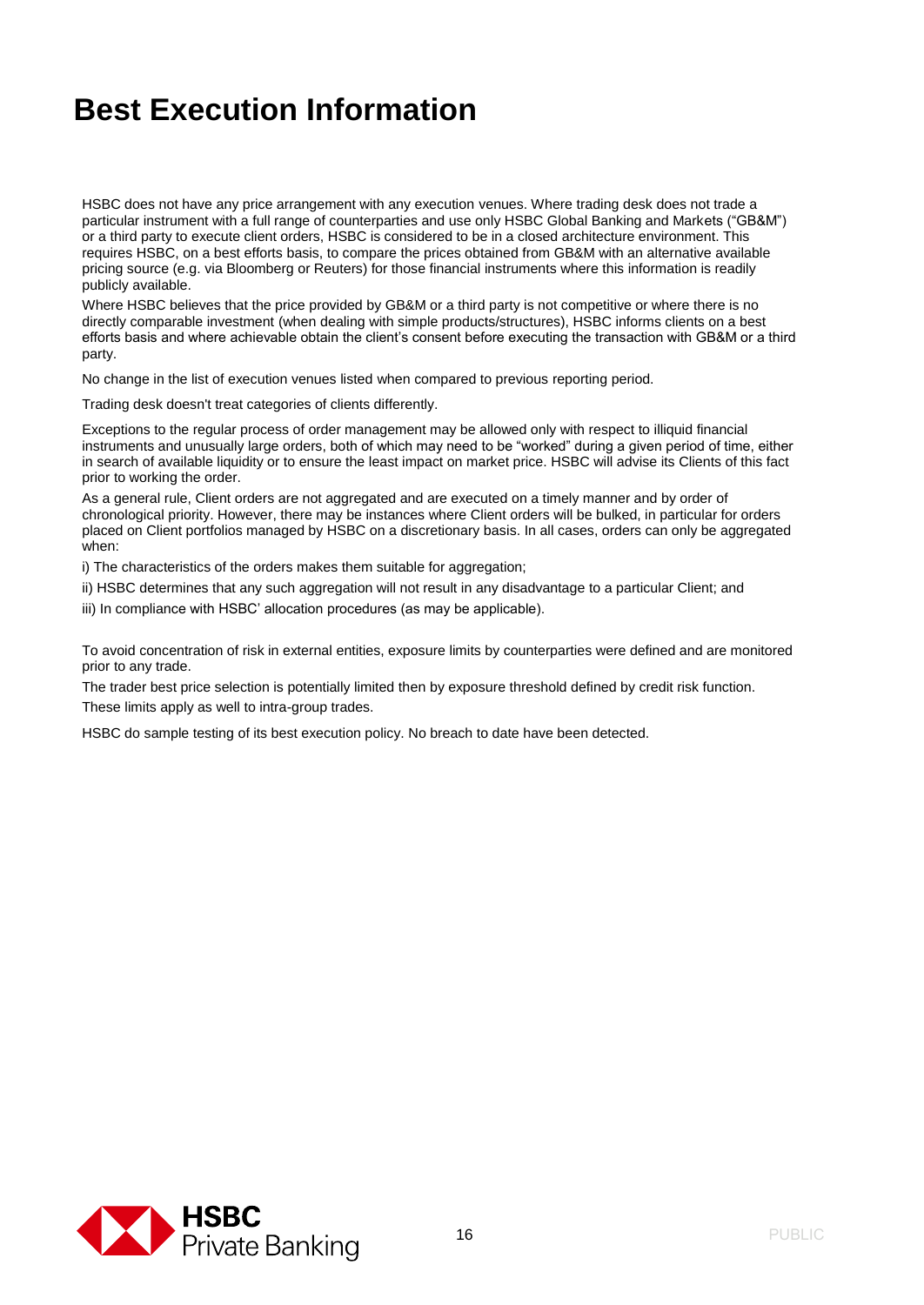#### 6. Exchange Traded Products

Notification if <1 average trade per business day in the previous year: N

| Top five execution venues<br>ranked in terms of trading<br>volumes (descending order) | <b>Proportion of</b><br>volume<br>traded as a<br>percentage of<br>total in that<br>class | <b>Proportion of</b><br>orders<br>executed as<br>percentage of<br>total in that<br>class | Percentage of<br>passive orders | Percentage | of aggressive Percentage of<br>orders directed orders |
|---------------------------------------------------------------------------------------|------------------------------------------------------------------------------------------|------------------------------------------------------------------------------------------|---------------------------------|------------|-------------------------------------------------------|
| <b>HSBC SECURITIES LDN</b><br>(MP6I5ZYZBEU3UXPYFY54)                                  | 72.45%                                                                                   | 88.07%                                                                                   | 0.27%                           | 87.81%     | $0.00\%$                                              |
| <b>HSBC SECURITIES NEW YORK</b><br>(CYYGQCGNHMHPSMRL3R97)                             | 23.57%                                                                                   | 10.86%                                                                                   | 0.37%                           | 10.49%     | $0.00\%$                                              |
| KEPLER CHEUVREUX PARIS<br>(9695005EOZG9X8IRJD84)                                      | 1.76%                                                                                    | 0.53%                                                                                    | $0.00\%$                        | 0.53%      | $0.00\%$                                              |
| CITIGROUP GLOBAL MARKET<br>(XKZZ2JZF41MRHTR1V493)                                     | 1.43%                                                                                    | 0.27%                                                                                    | $0.00\%$                        | 0.27%      | $0.00\%$                                              |
| <b>GOLDMAN SACHS INTL LONDON</b><br>(W22LROWP2IHZNBB6K528)                            | $0.44\%$                                                                                 | 0.21%                                                                                    | $0.00\%$                        | 0.16%      | $0.00\%$                                              |

When receiving and executing Client orders, HSBC traders use their best judgment to achieve the optimal balance amongst the following factors:

-Speed - The time between receiving an order and its execution.

-Price - The price of an asset or instrument.

-Costs - All expenses incurred by the client which are directly related to the order execution.

-Likelihood of execution and settlement - The likelihood that the execution venue will be able to complete the client order as per the instructions provided.

-Size of the trade - The size of the trade relative to other trades in the financial instrument.

-Nature of the trade - The particular characteristics of the instrument being traded or the order (eg Limit order).

-Any other consideration which may be relevant to order execution.

As a general rule, when considering the relative importance of these factors, the total consideration paid by our Client will be the most important factor considered by trading desks in achieving best execution. "Total consideration" includes the price of the final instrument and the costs related to execution, including all expenses incurred by our Client which are directly related to the execution. In executing Client orders, the trading desk takes all necessary steps to minimise implicit costs as well as explicit external costs. HSBC also undertakes to make a prior disclosure to its Clients of all its internal costs (see the "Tariff brochure").

There are three categories of costs which trading desks takes into account in evaluating "total consideration":

- Implicit costs: these costs are variable and unknown before a trade. They include the spread, the market impact of a trade, and the opportunity costs of a trade (related to operational constraints, market timing issues, and missed trade costs). These costs depend fundamentally on the trade characteristics, the prevailing market conditions as well as the speed of execution.

- Explicit external costs, which include commissions, fees, taxes, exchange fees, clearing and settlement costs, or any other costs passed onto the Client by intermediaries participating on the transaction; and

- Explicit internal costs, which represent HSBC' remuneration through its commission or spread.

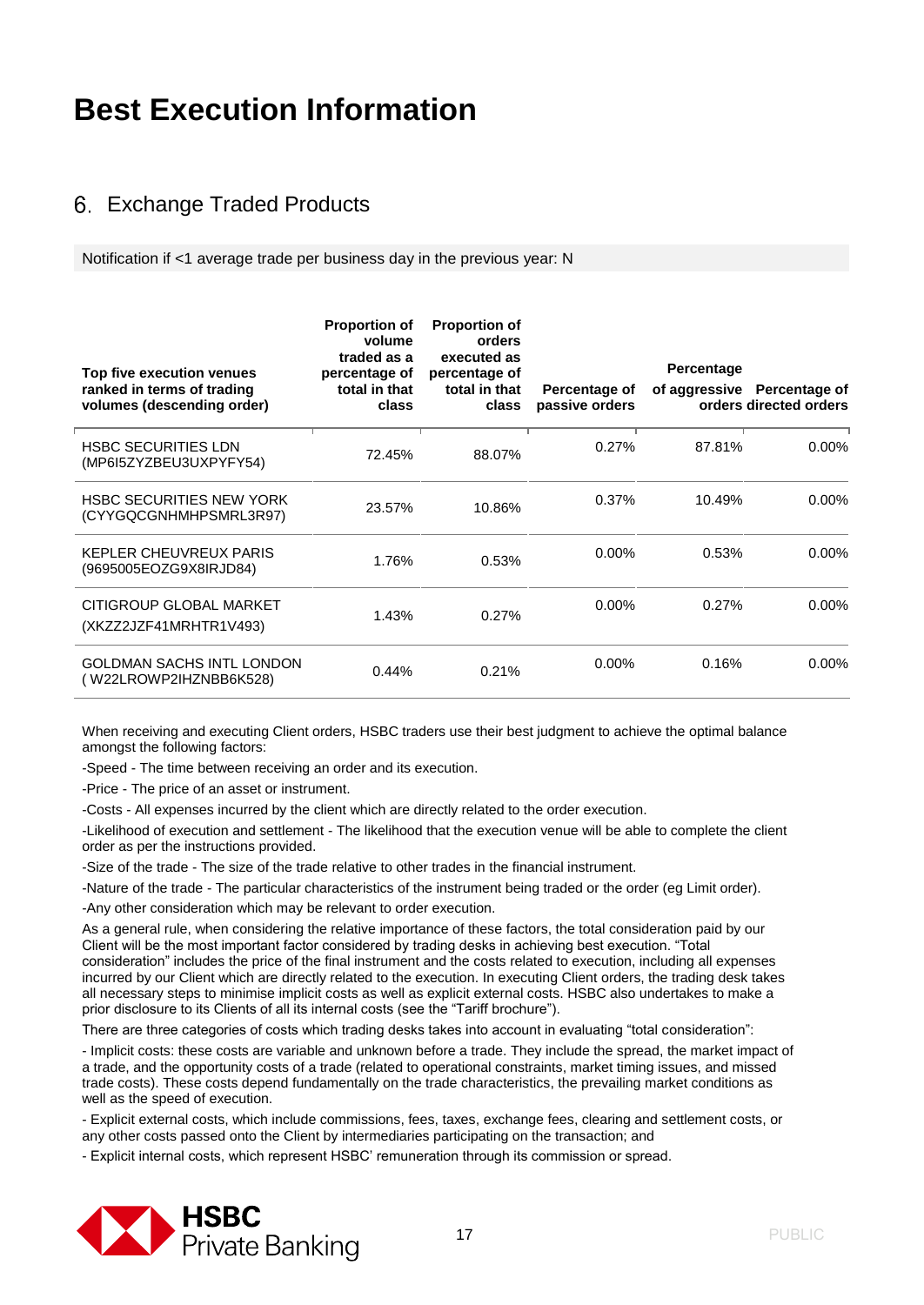Whilst total consideration is of primary importance in achieving best execution, other factors identified above may also be instrumental in delivering the best possible execution result to the Client. Therefore, in evaluating the relative importance of all factors, HSBC will also take into account:

- the specific nature of the instrument traded;
- the market where such instrument is traded;

- the characteristics of the order relating to the instrument, including the size of the trade relative to other trades in the financial instrument and the need to minimise any possible impact of the order on the market.

HSBC maintains a process to review and mitigate any instances of conflicts arising through the normal course of business. HSBC ensures that all employees are aware of this process and take reasonable steps to identify conflicts of interest that arise or may arise in the course of providing any regulated activity to a client and which may adversely affect clients' interests.

HSBC/PBLU does not have any price arrangement with any execution venues.

No significant change in the list of execution venues listed when compared to previous reporting period except a small allocation to a new entity HSBC France Paris created in anticipation of Brexit.

Trading desk doesn't treat categories of clients differently.

Exceptions to the regular process of order management may be allowed only with respect to illiquid financial instruments and unusually large orders, both of which may need to be "worked" during a given period of time, either in search of available liquidity or to ensure the least impact on market price. HSBC will advise its Clients of this fact prior to working the order.

As a general rule, Client orders are not aggregated and are executed on a timely manner and by order of chronological priority. However, there may be instances where Client orders will be bulked, in particular for orders placed on Client portfolios managed by HSBC on a discretionary basis. In all cases, orders can only be aggregated when:

i) The characteristics of the orders makes them suitable for aggregation;

ii) HSBC determines that any such aggregation will not result in any disadvantage to a particular Client; and

iii) In compliance with HSBC' allocation procedures (as may be applicable).

To avoid concentration of risk in external entities, exposure limits by counterparties were defined and are monitored prior to any trade.

The trader best price selection is potentially limited then by exposure threshold defined by credit risk function. These limits apply as well to intra-group trades.

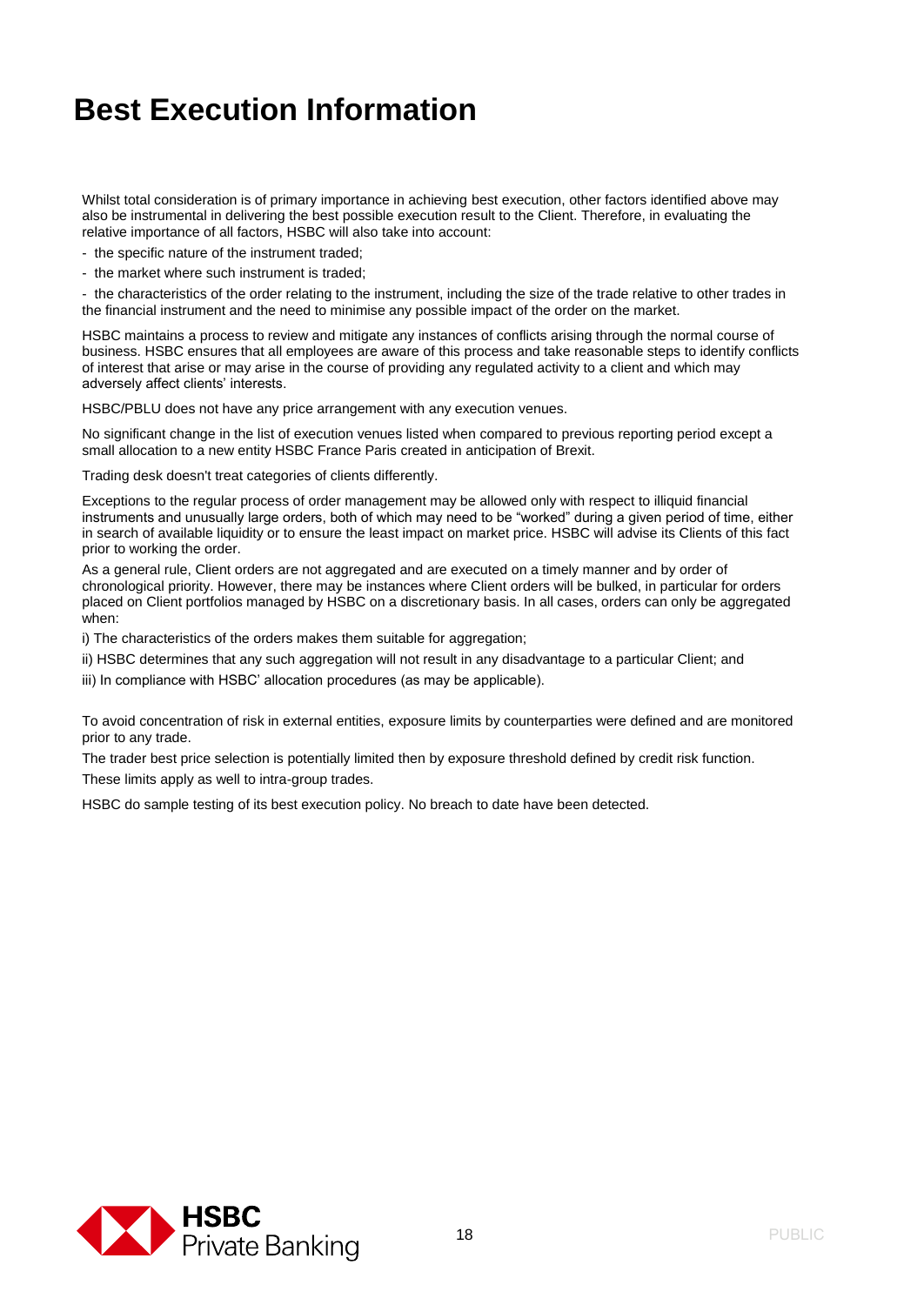#### $7<sup>7</sup>$ Securitized Derivatives

Notification if <1 average trade per business day in the previous year: Y

| Top five execution venues<br>ranked in terms of trading<br>volumes (descending order) | <b>Proportion of</b><br>volume<br>traded as a<br>percentage of<br>total in that<br>class | <b>Proportion of</b><br>orders<br>executed as<br>percentage of<br>total in that<br>class | Percentage of<br>passive orders | Percentage | of aggressive Percentage of<br>orders directed orders |
|---------------------------------------------------------------------------------------|------------------------------------------------------------------------------------------|------------------------------------------------------------------------------------------|---------------------------------|------------|-------------------------------------------------------|
| <b>HSBC BANK PLC LONDON</b><br>(MP6I5ZYZBEU3UXPYFY54)                                 | 40.44%                                                                                   | 23.08%                                                                                   | 7.69%                           | 15.38%     | 00.00%                                                |
| <b>CREDIT AGRICOLE CORP PARIS</b><br>(1VUV7VQFKUOQSJ21A208)                           | 29.56%                                                                                   | 6.15%                                                                                    | $0\%$                           | 6.15%      | 00.00%                                                |
| SOCIETE GENERALE PARIS<br>(O2RNE8IBXP4R0TD8PU41)                                      | 18.79%                                                                                   | 7.69%                                                                                    | $0\%$                           | 7.69%      | 00.00%                                                |
| <b>VONTOBEL ZURICH</b><br>(549300L7V4MGECYRM576)                                      | 6.23%                                                                                    | 12.31%                                                                                   | 9.23%                           | 3.08%      | 00.00%                                                |
| KEPLER CHEUVREUX PARIS<br>(9695005EOZG9X8IRJD84)                                      | 2.58%                                                                                    | 49.23%                                                                                   | 35.38%                          | 13.85%     | $0.00\%$                                              |

When receiving and executing Client orders, HSBC traders use their best judgment to achieve the optimal balance amongst the following factors:

-Speed - The time between receiving an order and its execution.

-Price - The price of an asset or instrument.

-Costs - All expenses incurred by the client which are directly related to the order execution.

-Likelihood of execution and settlement - The likelihood that the execution venue will be able to complete the client order as per the instructions provided.

-Size of the trade - The size of the trade relative to other trades in the financial instrument.

-Nature of the trade - The particular characteristics of the instrument being traded or the order (eg Limit order).

-Any other consideration which may be relevant to order execution.

As a general rule, when considering the relative importance of these factors, the total consideration paid by our Client will be the most important factor considered by trading desks in achieving best execution. "Total consideration" includes the price of the final instrument and the costs related to execution, including all expenses incurred by our Client which are directly related to the execution. In executing Client orders, the trading desk takes all necessary steps to minimise implicit costs as well as explicit external costs. HSBC also undertakes to make a prior disclosure to its Clients of all its internal costs (see the "Tariff brochure").

There are three categories of costs which trading desks takes into account in evaluating "total consideration":

- Implicit costs: these costs are variable and unknown before a trade. They include the spread, the market impact of a trade, and the opportunity costs of a trade (related to operational constraints, market timing issues, and missed trade costs). These costs depend fundamentally on the trade characteristics, the prevailing market conditions as well as the speed of execution.

- Explicit external costs, which include commissions, fees, taxes, exchange fees, clearing and settlement costs, or any other costs passed onto the Client by intermediaries participating on the transaction; and

- Explicit internal costs, which represent HSBC' remuneration through its commission or spread.

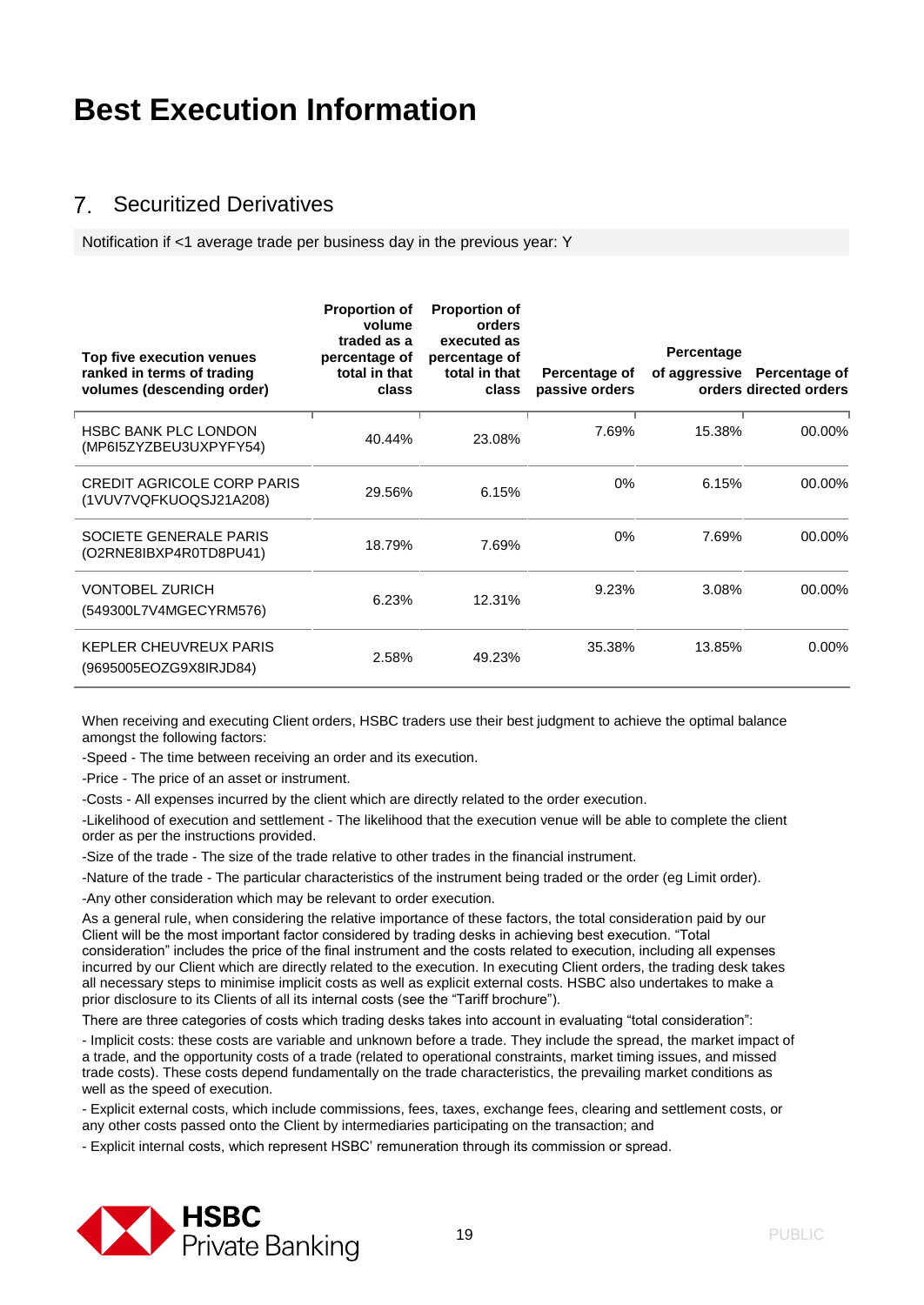Whilst total consideration is of primary importance in achieving best execution, other factors identified above may also be instrumental in delivering the best possible execution result to the Client. Therefore, in evaluating the relative importance of all factors, HSBC will also take into account:

- the specific nature of the instrument traded;
- the market where such instrument is traded;

- the characteristics of the order relating to the instrument, including the size of the trade relative to other trades in the financial instrument and the need to minimise any possible impact of the order on the market.

HSBC maintains a process to review and mitigate any instances of conflicts arising through the normal course of business. HSBC ensures that all employees are aware of this process and take reasonable steps to identify conflicts of interest that arise or may arise in the course of providing any regulated activity to a client and which may adversely affect clients' interests.

HSBC/PBLU does not have any price arrangement with any execution venues.

No significant change in the list of execution venues listed when compared to previous reporting period.

Trading desk doesn't treat categories of clients differently.

Exceptions to the regular process of order management may be allowed only with respect to illiquid financial instruments and unusually large orders, both of which may need to be "worked" during a given period of time, either in search of available liquidity or to ensure the least impact on market price. HSBC will advise its Clients of this fact prior to working the order.

As a general rule, Client orders are not aggregated and are executed on a timely manner and by order of chronological priority. However, there may be instances where Client orders will be bulked, in particular for orders placed on Client portfolios managed by HSBC on a discretionary basis. In all cases, orders can only be aggregated when:

i) The characteristics of the orders makes them suitable for aggregation;

- ii) HSBC determines that any such aggregation will not result in any disadvantage to a particular Client; and
- iii) In compliance with HSBC' allocation procedures (as may be applicable).

To avoid concentration of risk in external entities, exposure limits by counterparties were defined and are monitored prior to any trade.

The trader best price selection is potentially limited then by exposure threshold defined by credit risk function.

These limits apply as well to intra-group trades.

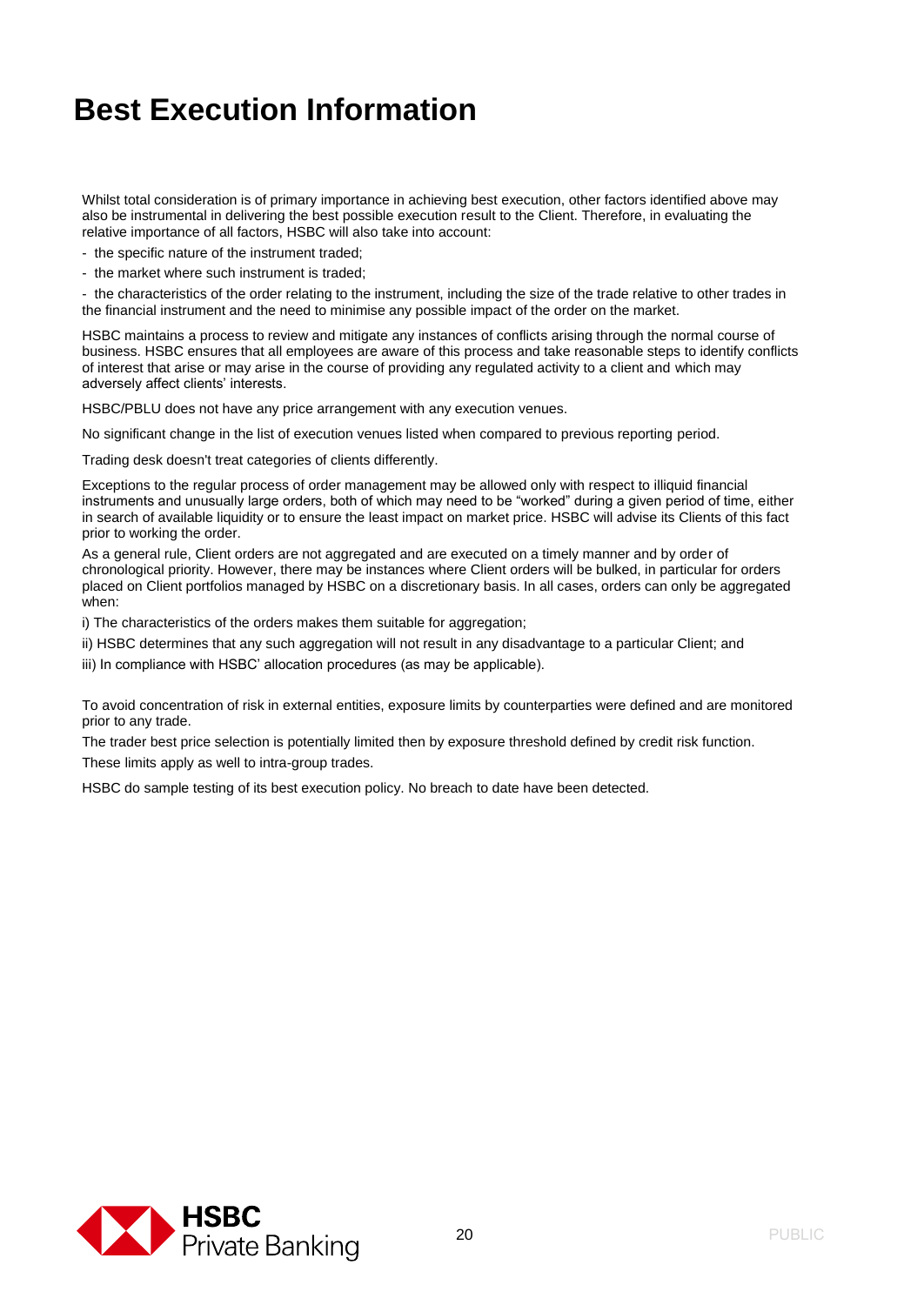#### Other Instruments

Notification if <1 average trade per business day in the previous year: N

| Top five execution venues<br>ranked in terms of trading<br>volumes (descending order) | <b>Proportion of</b><br>volume<br>traded as a<br>percentage of<br>total in that<br>class | <b>Proportion of</b><br>orders<br>executed as<br>percentage of<br>total in that<br>class | Percentage of<br>passive orders | Percentage | of aggressive Percentage of<br>orders directed orders |
|---------------------------------------------------------------------------------------|------------------------------------------------------------------------------------------|------------------------------------------------------------------------------------------|---------------------------------|------------|-------------------------------------------------------|
| EUROCLEAR BANK SA / NV<br>(549300OZ46BRLZ8Y6F65)                                      | 61.42 %                                                                                  | 78.97%                                                                                   | N/A                             | N/A        | 00.00%                                                |
| HSBC FRANCE LUX BRANCH ()                                                             | 34.81%                                                                                   | 12.96%                                                                                   | N/A                             | N/A        | 00.00%                                                |
| HSBC PB (Suisse) Geneva<br>(549300LM7URE8RZR5X06)                                     | 2.53%                                                                                    | 5.74%                                                                                    | N/A                             | N/A        | 00.00%                                                |
| <b>MAITLAND LULXEMBOURG</b><br>$\left( \right)$                                       | 0.89%                                                                                    | 1.26%                                                                                    | N/A                             | N/A        | 00.00%                                                |
| HSBC S.S. (IRELAND) LTD<br>(213800HVF4H4GD6WSK83)                                     | 0.27%                                                                                    | 0.58%                                                                                    | N/A                             | N/A        | 00.00%                                                |

When receiving and executing Client orders, HSBC traders use their best judgment to achieve the optimal balance amongst the following factors:

-Speed - The time between receiving an order and its execution.

-Price - The price of an asset or instrument.

-Costs - All expenses incurred by the client which are directly related to the order execution.

-Likelihood of execution and settlement - The likelihood that the execution venue will be able to complete the client order as per the instructions provided.

-Size of the trade - The size of the trade relative to other trades in the financial instrument.

-Nature of the trade - The particular characteristics of the instrument being traded or the order (eg Limit order).

-Any other consideration which may be relevant to order execution.

As a general rule, when considering the relative importance of these factors, the total consideration paid by our Client will be the most important factor considered by trading desks in achieving best execution. "Total consideration" includes the price of the final instrument and the costs related to execution, including all expenses incurred by our Client which are directly related to the execution. In executing Client orders, the trading desk takes all necessary steps to minimise implicit costs as well as explicit external costs. HSBC also undertakes to make a prior disclosure to its Clients of all its internal costs (see the "Tariff brochure").

There are three categories of costs which trading desks takes into account in evaluating "total consideration":

- Implicit costs: these costs are variable and unknown before a trade. They include the spread, the market impact of a trade, and the opportunity costs of a trade (related to operational constraints, market timing issues, and missed trade costs). These costs depend fundamentally on the trade characteristics, the prevailing market conditions as well as the speed of execution.

- Explicit external costs, which include commissions, fees, taxes, exchange fees, clearing and settlement costs, or any other costs passed onto the Client by intermediaries participating on the transaction; and

- Explicit internal costs, which represent HSBC' remuneration through its commission or spread.

Whilst total consideration is of primary importance in achieving best execution, other factors identified above may also be instrumental in delivering the best possible execution result to the Client. Therefore, in evaluating the relative importance of all factors, HSBC will also take into account:

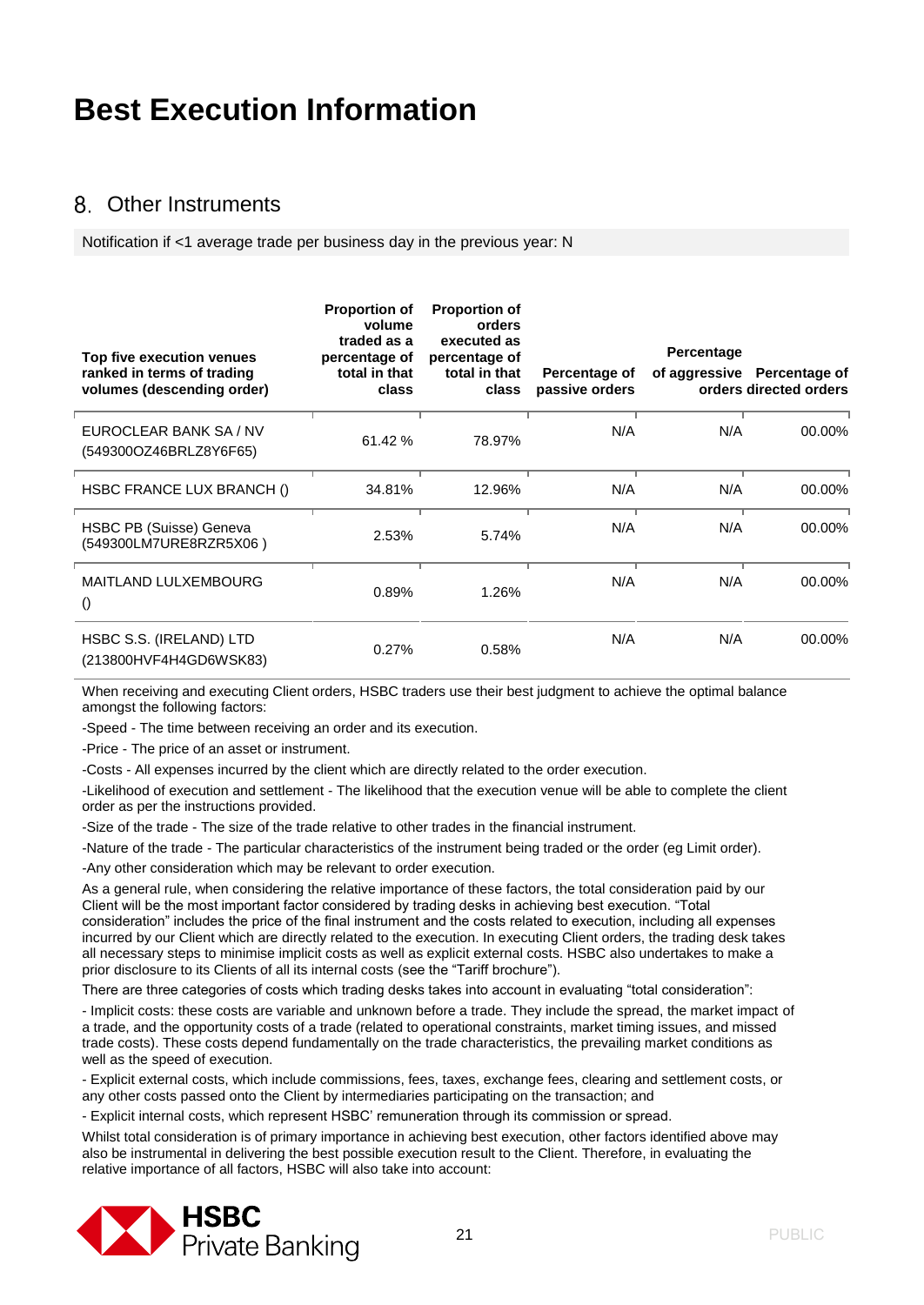- the specific nature of the instrument traded;

- the market where such instrument is traded;

- the characteristics of the order relating to the instrument, including the size of the trade relative to other trades in the financial instrument and the need to minimise any possible impact of the order on the market.

HSBC maintains a process to review and mitigate any instances of conflicts arising through the normal course of business. HSBC ensures that all employees are aware of this process and take reasonable steps to identify conflicts of interest that arise or may arise in the course of providing any regulated activity to a client and which may adversely affect clients' interests.

HSBC/PBLU does not have any price arrangement with any execution venues.

No significant change in the names of execution venues listed when compared to previous reporting period.

Trading desk doesn't treat categories of clients differently.

Exceptions to the regular process of order management may be allowed only with respect to illiquid financial instruments and unusually large orders, both of which may need to be "worked" during a given period of time, either in search of available liquidity or to ensure the least impact on market price. HSBC will advise its Clients of this fact prior to working the order.

As a general rule, Client orders are not aggregated and are executed on a timely manner and by order of chronological priority. However, there may be instances where Client orders will be bulked, in particular for orders placed on Client portfolios managed by HSBC on a discretionary basis. In all cases, orders can only be aggregated when:

i) The characteristics of the orders makes them suitable for aggregation;

ii) HSBC determines that any such aggregation will not result in any disadvantage to a particular Client; and

iii) In compliance with HSBC' allocation procedures (as may be applicable).

To avoid concentration of risk in external entities, exposure limits by counterparties were defined and are monitored prior to any trade.

The trader best price selection is potentially limited then by exposure threshold defined by credit risk function. These limits apply as well to intra-group trades.